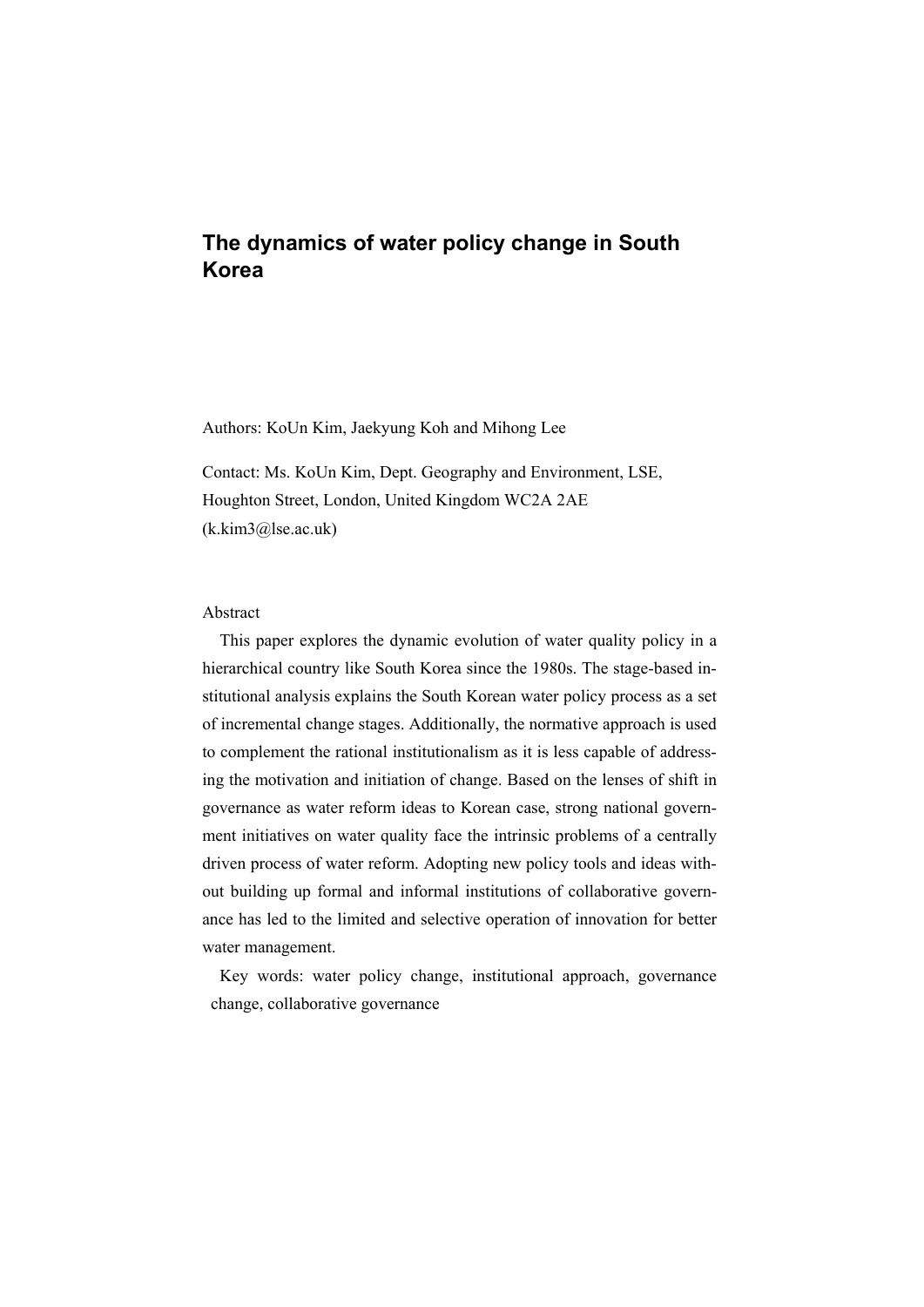## **1. Introduction**

Over the last decade we have observed significant developments in environmental policy in Korea, particularly in terms of innovation, which many scholars believe was mainly triggered by a chain of water pollution accidents in the late 1980s and the early 1990s (See Koh 1995). However, more elaboration is needed to analyse the significant policy changes, in particular, since the mid-1990s. Scholars have become aware of dynamic interdependence between formal and informal institutions in the water policy change of South Korea. For example, the roles of policy networks by Park (YS 2002), water management paradigm by Park (SJ 2004) are the key features of Korean water policy change. In particular, Park (SJ 2004) argues that there has been shifted towards IWRM based on the comparative analysis of water policy in the US and South Korea, despite contextual challenges and consequential limits. Jeong and Koh (2002) researched the first voluntary regulation agreement between government and a community group. However, the study of macro policy change with in the recent development of innovative institutions is underexplored, and this is where this research comes in.

Change itself is not surprising in water management, but the mechanisms of change matter. There have been many calls for the radical reform of water management in policy tools as well as the way of management in a number of countries since current arrangements are failing to provide essential water services, including water pollution control (Rees 1998; Seppala 2002). Contradictorily, there is little empirical evidence suggesting that such radical reforms actually take place.

In this paper, we argue that policy change process is the result of interaction among policy entrepreneurs and normative rules such as governance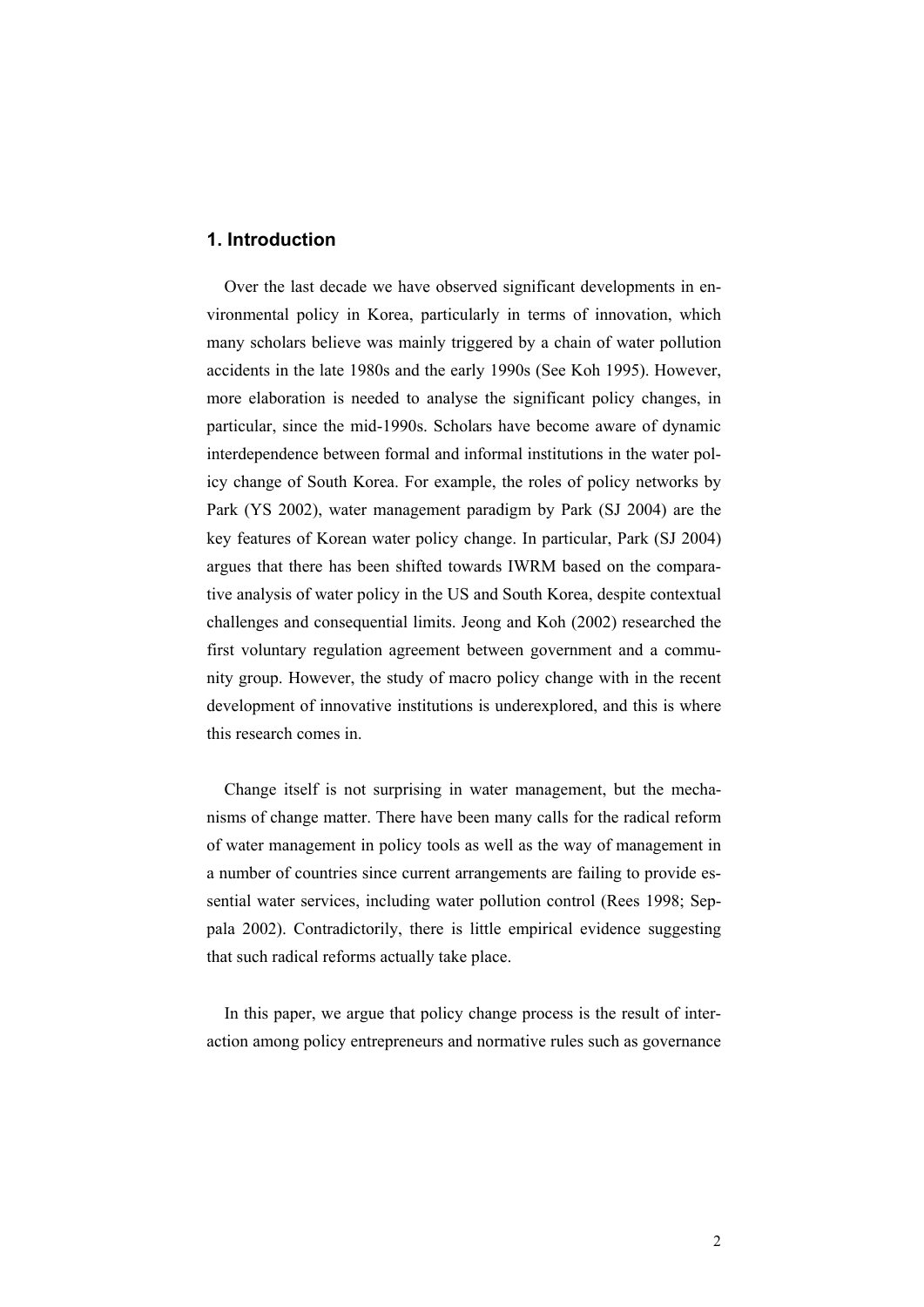style based on the given but evolving institutional settings. Analysts who have adopted an institutional approach suggest that the policy system (processes, organisations, laws etc) is rarely designed from one perspective but is subject to path dependent change and grounded in socio-political, cultural contexts which are themselves subject to only gradual shifts. The stage based notions of Saleth and Dinar (2004) provides an excellent explanatory framework for incremental change itself in water institutions based on rational choice approach. Nevertheless, the rational choice cannot explain why the norms of policy reform have been adopted in certain countries when not in others (Mollinga 2001).

Accordingly, the normative approach is adopted as a complementary framework in the analysis. In particular, the shift in water governance change among water reform ideas is used to examine the incremental water quality policy changes in South Korea. This paper raises the following questions on water policy reform and changes: To what extent have reactive reform measures in water quality policy evolved in South Korea? Which type(s) of governance dominate during gradual innovation and why? What have the relationship between policy change and shift in governance style brought?

The next section discusses how new institutionalism provides the necessary theoretical and methodological tools for the analysis of policy changes. The main part of the paper consists of an exploration of public documents for a case analysis. This section, after a brief description of the water resource and pollution situation in South Korea, will consider three phases of water quality policy evolution. These findings form the basis of the argument presented in the conclusion that a modified stage-based insti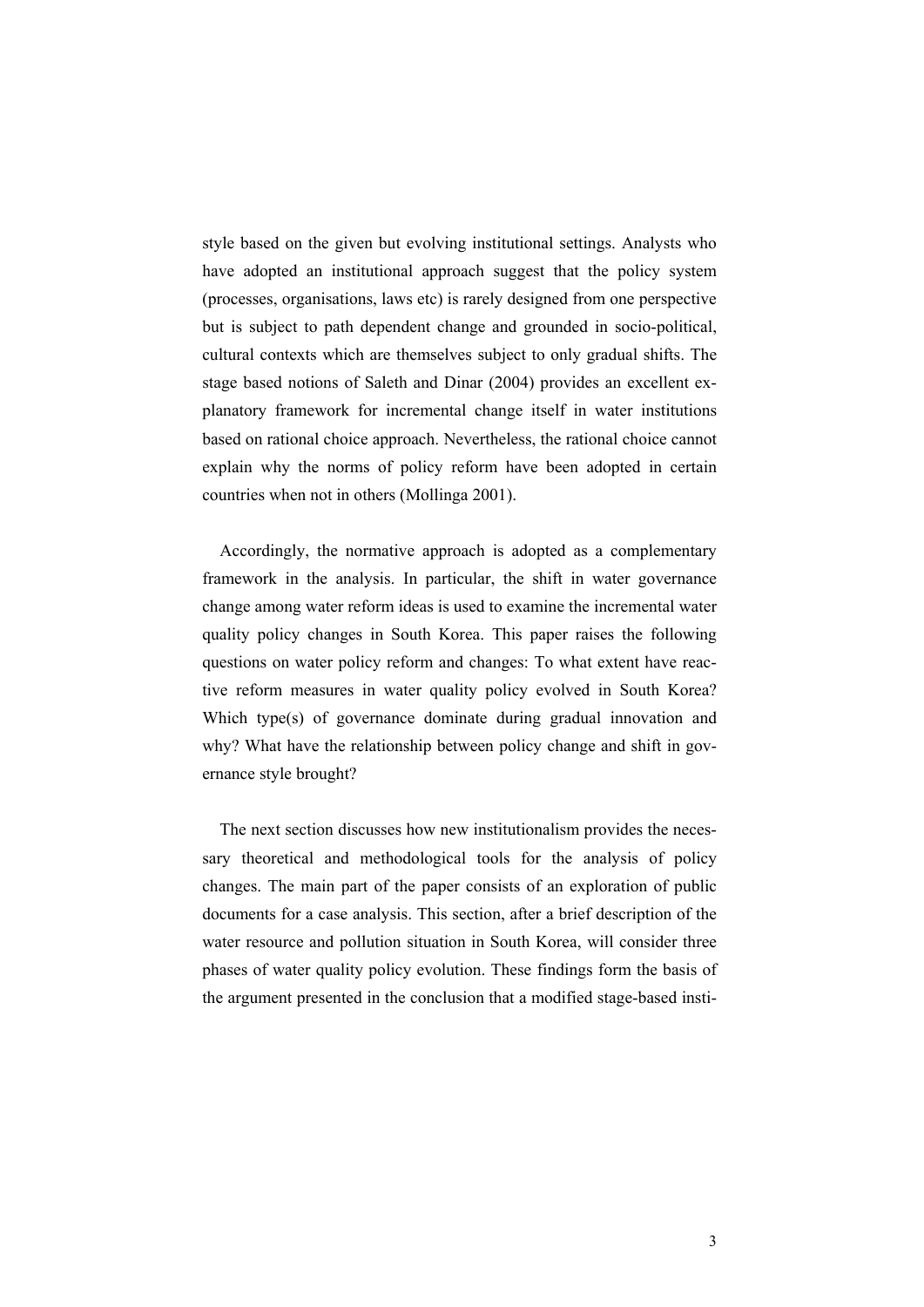tutional approach may present a convincing explanation of water quality policy change.

## **2. Theoretical background: water policy change and stability**

## **2.1 Institutional stability of policy changes**

The significance of water institutions for policy reform has gained more attention as Williams (1994: 3) indicates "policy prescriptions, which have moved from 'getting the prices right' to 'getting the property rights right', now centre on 'getting institutions right'". This paper depends on the institutional decomposition and analysis (IDA) framework developed by Saleth and Dinar (2004), which is used to recognise changes in the institutional structure of water policy, the legal system as well as the institutional environment as exogenous influences, and to examine their relationships in the water policy evolution process. They argue that it is natural and economically sensible for institutional change to occur in a gradual way in reality as this minimises the transaction costs of reform.

Despite the excellent explanatory power of the IDA framework, it depends on the rational choice analysis, which is not sufficient to understand less rational, but politically motivated and/or normative reform processes (See Mollinga 2001), which are quite common features of water resource management. We argue that the demand for changing the way of managing water resource, works as driving force for water reform. In the next section, the current water reform ideas and their relationship with institutional change will be addressed.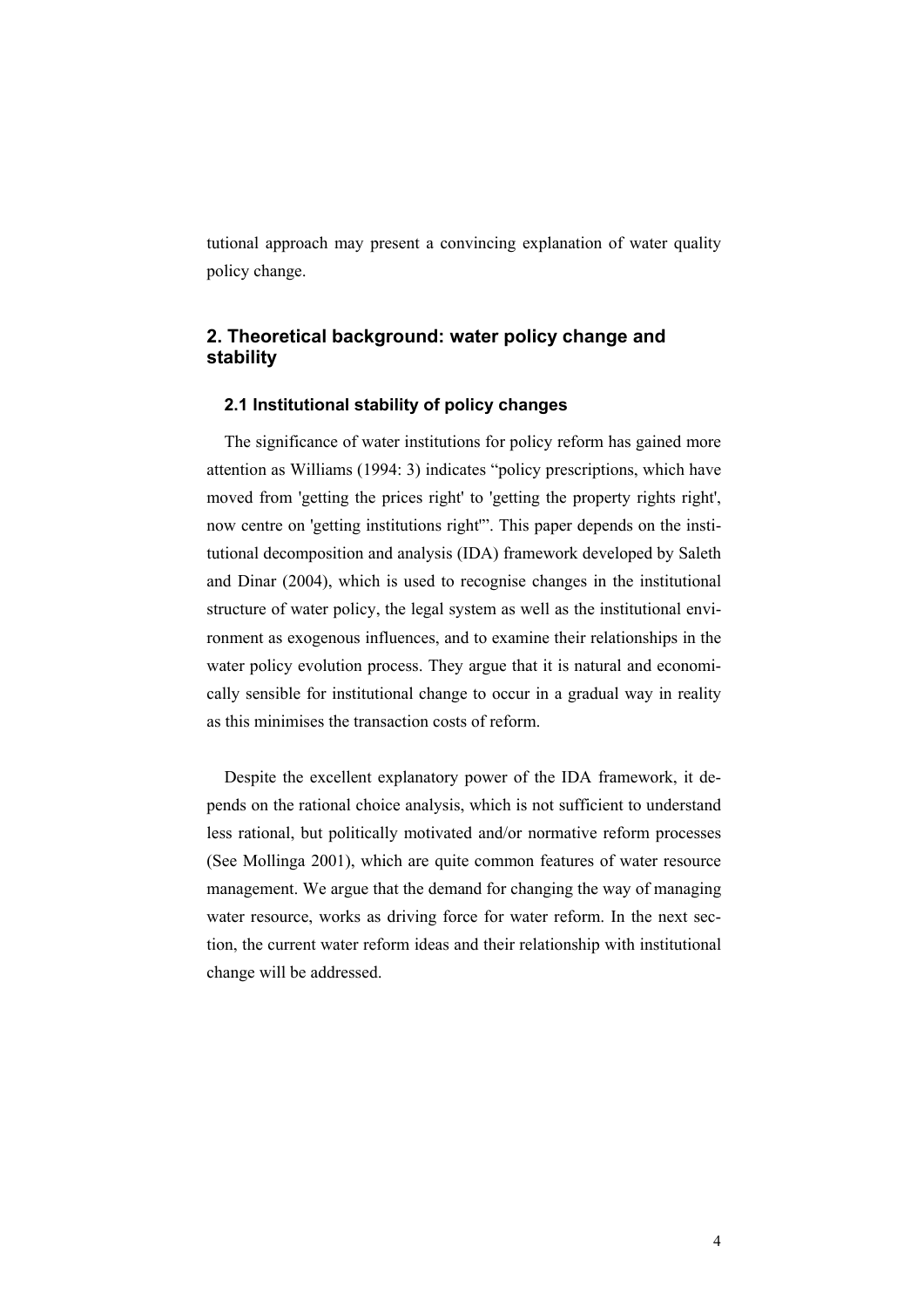#### **2.2 Change or adding-in of water reform ideas**

The last two decades have brought substantial shifts in the role of the state and emerging notions about informal institutions as well as formal state organisations (Carney and Farrington 1998; Pierre 2000). Water resource management is not an exception to this trend. It is a classical case of government failure that segmented governmental agencies are ineffective in handling the complex nature of water management (Koh 2002). Yet, attempts to 'marketise' water resources due to the government failure in water management have been evaluated and generally shown to have not been as successful as liberal economists' originally thought. Hence, the management problem has been regarded as "the challenges of implementation and the problems of governmental steering in complicated systems of interdependence" (Bressers et al. 1994: 4-5).

In order to response this intricate nature of water reform, various international conferences and practical experience brought major streams of innovation ideas: treating water as economic goods (Winpenny 1994) e.g. water pricing reform, integrated water resource management (IWRM) (Jønch-Clausen 2004), decentralization (Mody 2004) and collaborative water governance<sup>1</sup> (Heikkil and Gerlak 2005) from stakeholder participation to notions of partnerships (Sabatier et al 2005). Apart from rationalising water investment system such as pricing reform, the way of managing water resource is recommended to progress from segmented management

<u>.</u>

<sup>&</sup>lt;sup>1</sup> The recent reform idea, collaborative water governance, or co-management, refers to 'a group of diverse stakeholders, including resource users and government agencies, working together to resolve shared dilemmas' (Heikkil and Gerlak 2005: 583).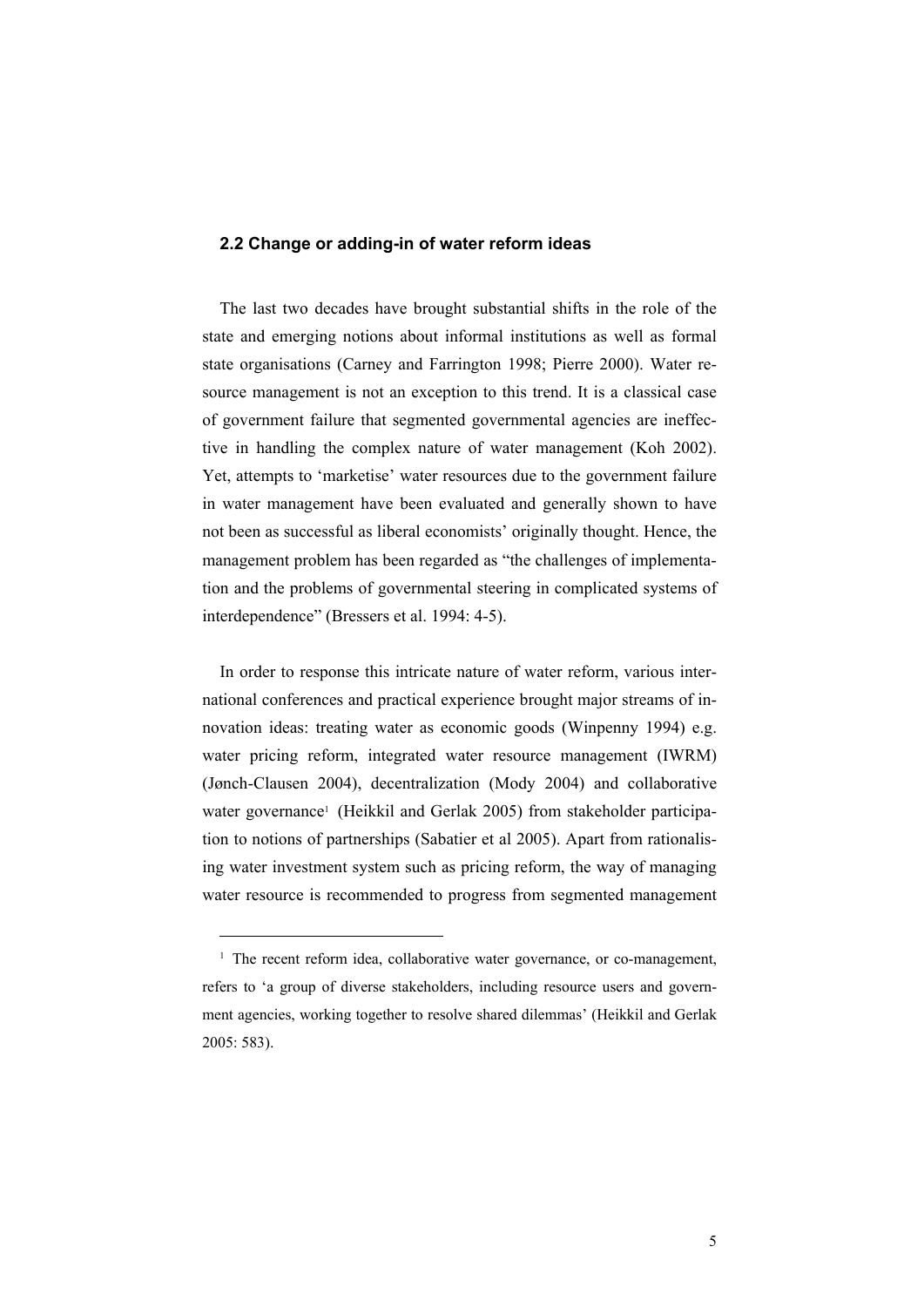towards more integrated and participatory governance, collaborative water governance. With the complex nature of recent water reform, this paper proposes that the notion of water governance has motivated a practice of continuous innovation.

However, this notion of reform itself is normative ideas in nature; thus, it is hard to generalised particular prescriptive approach would work in specific contexts. Therefore, it is more plausible that to combine the notions of governance reform ideas with Saleth and Dinar's IDA framework in order to understand policy change process as the interaction among policy entrepreneurs and normative rules such as water reform ideas within institutional settings (See Figure 1). In the next section, after brief description on general water management in South Korea, the water quality policy change will be anlalysed based on the combined analytical framework.



**Fig. 1.** I**nstitutional change in water management**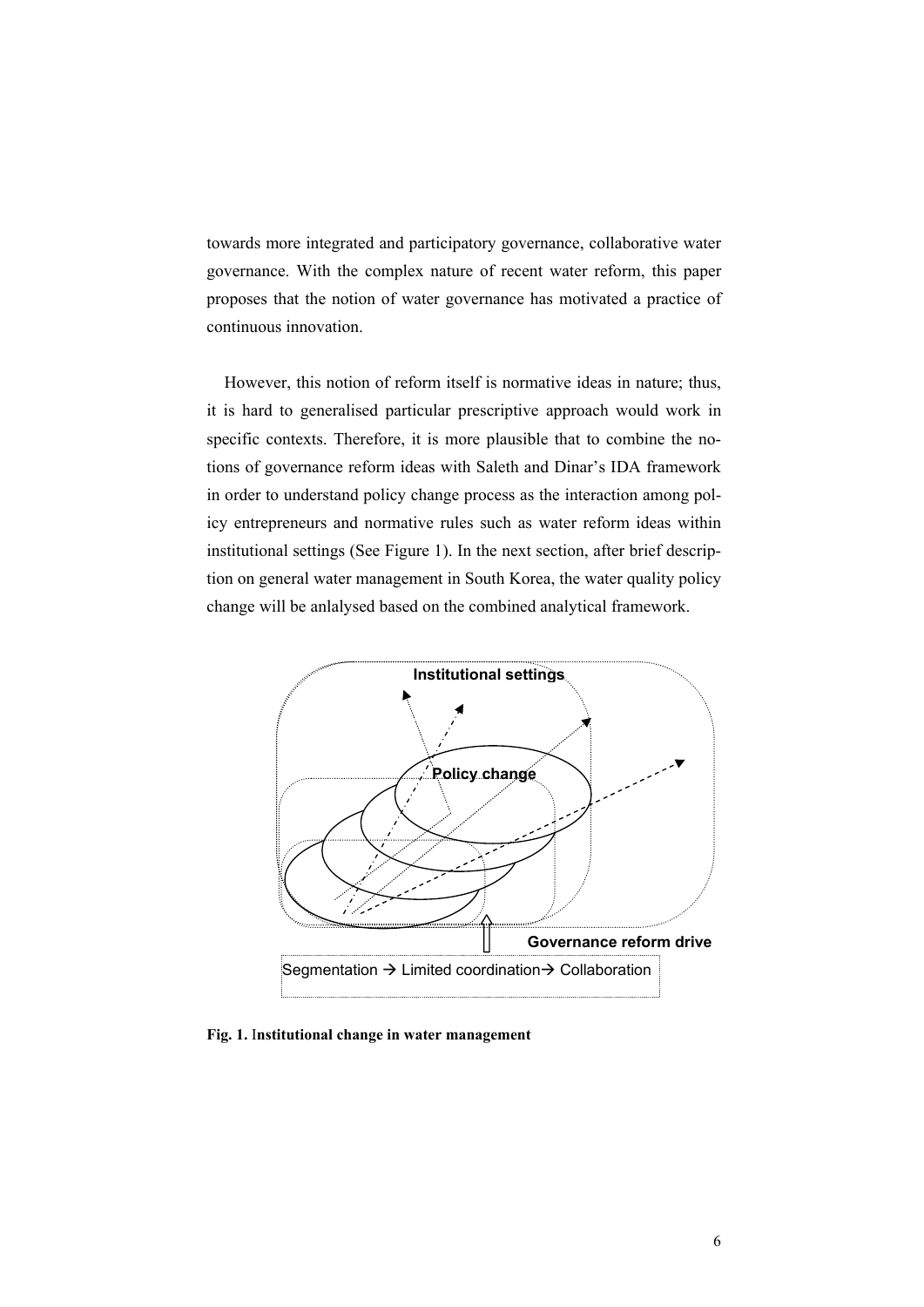## **3. Analysis**

<u>.</u>

#### **3.1 Water management in South Korea**

#### *Water conditions and supply for economic growth*

South Korea is located in the south of the Korean peninsula (total area is 99,912.95 km2) and about seventy per cent of the country is mountainous. Korea is in the moderately humid zone on medium latitude, the yearly distribution of precipitation is concentrated in the summer. During the rainy season from June to September, 66 percent of the annual average precipitation of 1,274 millimetres falls, often causing the flooding problems through the highly populated valleys<sup>2</sup>. The total basin area of the ten largest rivers in Korea is 74, 963 square kilometres, constituting 75 percent of the national total. The longest river, the Nakdong River basin, accommodates a population of about 12 million, while the largest river basin, the Han River basin, has about 17 million habitants. Major population concentrations and industrial facilities are located near the downstream areas of the major rivers and the great priority for water supply is given to domestic and industrial uses (Shim and Lee 1996).

Both major policy instruments in the 1970s (the Integrated River Basin Development Plan for four major rivers and Comprehensive Development plan for the Han River) were dedicated to enabling economic growth. As one of the main roles of government is to supply water, the total capacity

<sup>2</sup> South Korea's population density is 481/km2, one of highest in the world. About 89% of the population lives n the urban area(2003).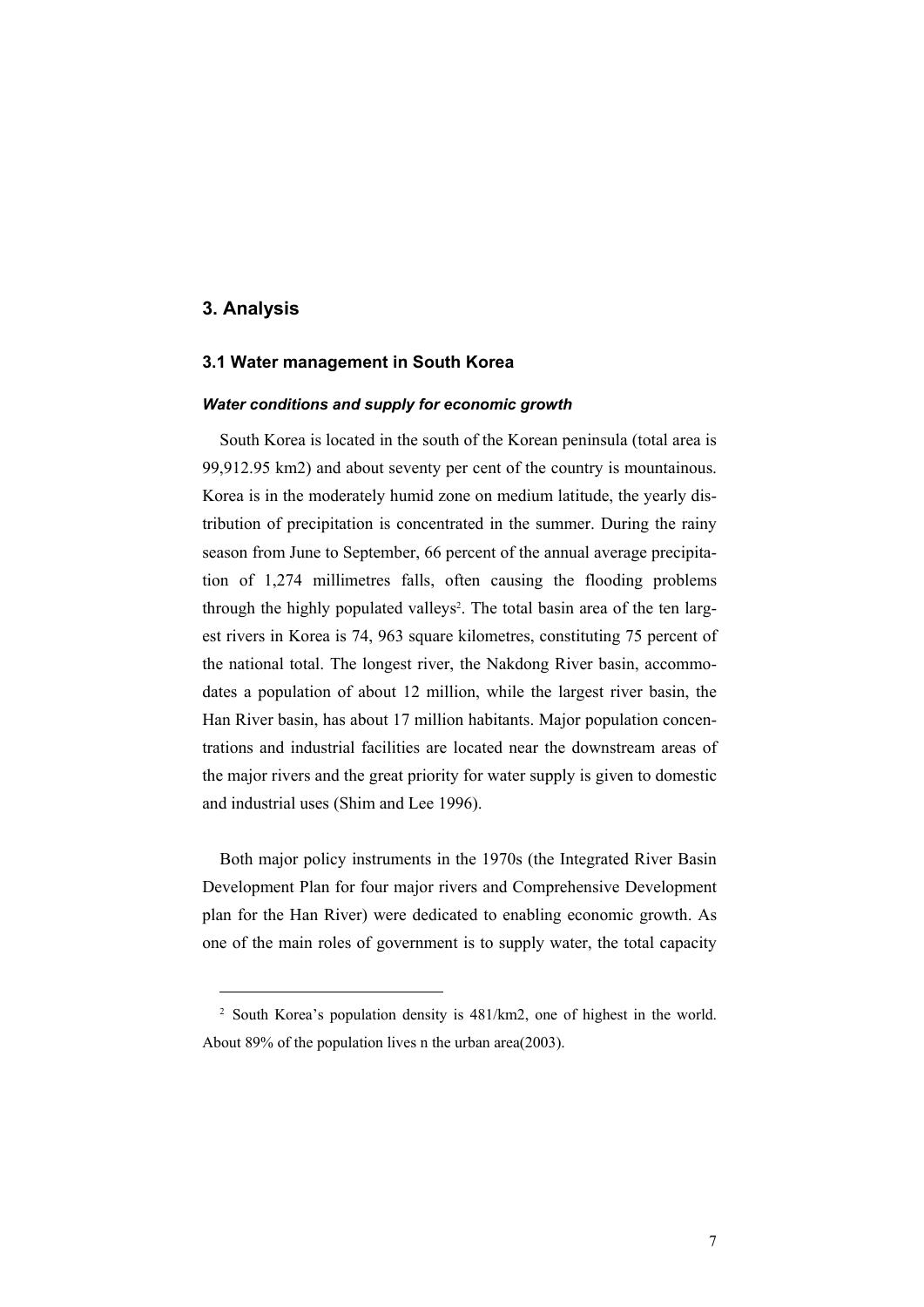for public water provision in Korea has been improved, as judged by indicators, such as the population with access to piped water supply, which shows an increase from 79.0 % (1991) to 89.4% (2003) (OECD 2006). In order to overcome the physical limitations of water supply conditions mentioned above, and, to support the rapid economic growth since the  $1970s<sup>3</sup>$ , numerous artificial dams and reservoirs have been built and have become the main water supply source. Of the overall installed water supply capacity of Korea (33.5 billion tons in 2004), river flow accounts for 42.7% (14.3 billion tons), lake and reservoir supplies 46.0% (15.4 billion tons) and ground water 11.3% (3.8 billion tons) (PCSD 2005). In terms of water usage, agriculture (61%) is the heaviest user, and the amount of industrial water use (12%) is least (*Op cit.*).

#### *Water pollution: Problem malignancy*

l

The country remains dependent on its rivers as the primary source of drinking water and other usages; there is 90% dependency on the rivers (incl. dams (Han 2000). This represents a serious challenge to conventional water resource management given the degradation of water quality. For example, Biological Oxygen Demand (BOD hereafter) concentration downstream in the Nakdong River at Mulgum, which supplies water to more than 4 million people, went up to 5 mg/l/year (Figure 2). In addition, eutrophication has been identified as a chronic water quality issue in the artificial lakes situated in some river basins, such at Paldang on the Han River, Daechong on the Geum River, Juahm on the Youngsan River and Mulgum on the Nakdong River where the lower reach is blocked by a dyke

<sup>&</sup>lt;sup>3</sup> Dramatic changes in river environments, such as increasing channelisation of riparian areas (4,600km in 1967, 6,412km in 1981 and 17,186km in 1982) and the building 14 multi-purpose dams with 12 reservoir dams, have taken place over the last three decades (Lee, M.H. 2003).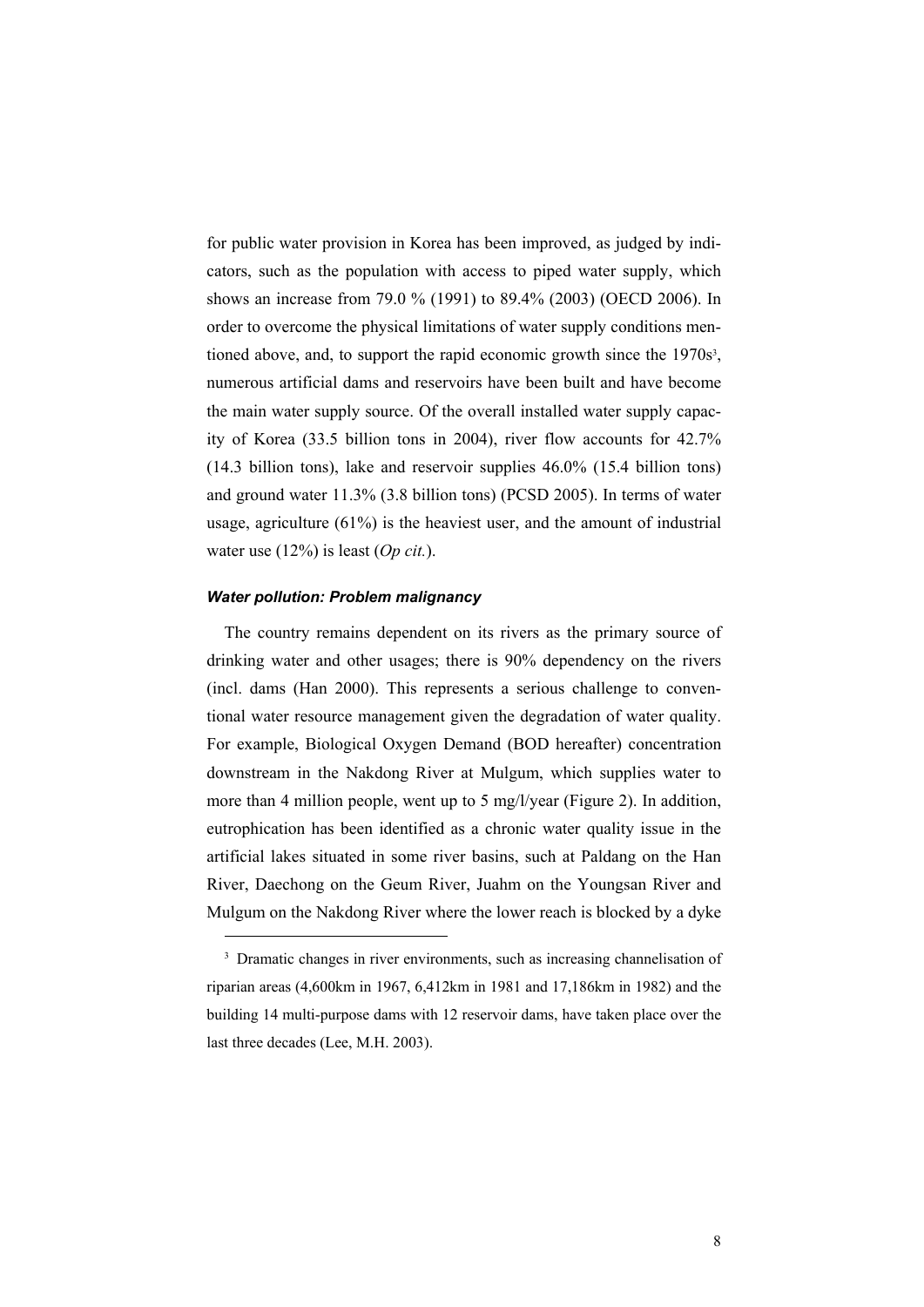(OPM, 2002). Furthermore, non-point source pollution has become the latest agenda for water quality management since the late 1990s. Though vast investment in waste water treatment facilities has been conducted in the four major river basins, it appears that conventional water quality policy cannot deal with non-point source pollution, for which the portion of the pollution load is forecast to increase from 28% in 1998 to 43% in 2020 (PCSD 2005).



**Fig. 2. Changes in the BOD concentrations in the four major rivers (1985- 2004)** Source: Adapted from the Korean National Statistical Office, Korean Statistical Information System (kosis.nso.go.kr), the Ministry of Environment (www.me.go.kr)

#### *Water management agencies*

Water resource management and economic-social development in South Korea remain in the hands of public bodies in a largely fragmented and segmented way, with water quality and quantity under different agencies (See Table 1). Such segmentation has been the case since the 1950s, when the Republic of Korea was founded. Land use and river management managed by MoCT often contradict the water quality management of MoE,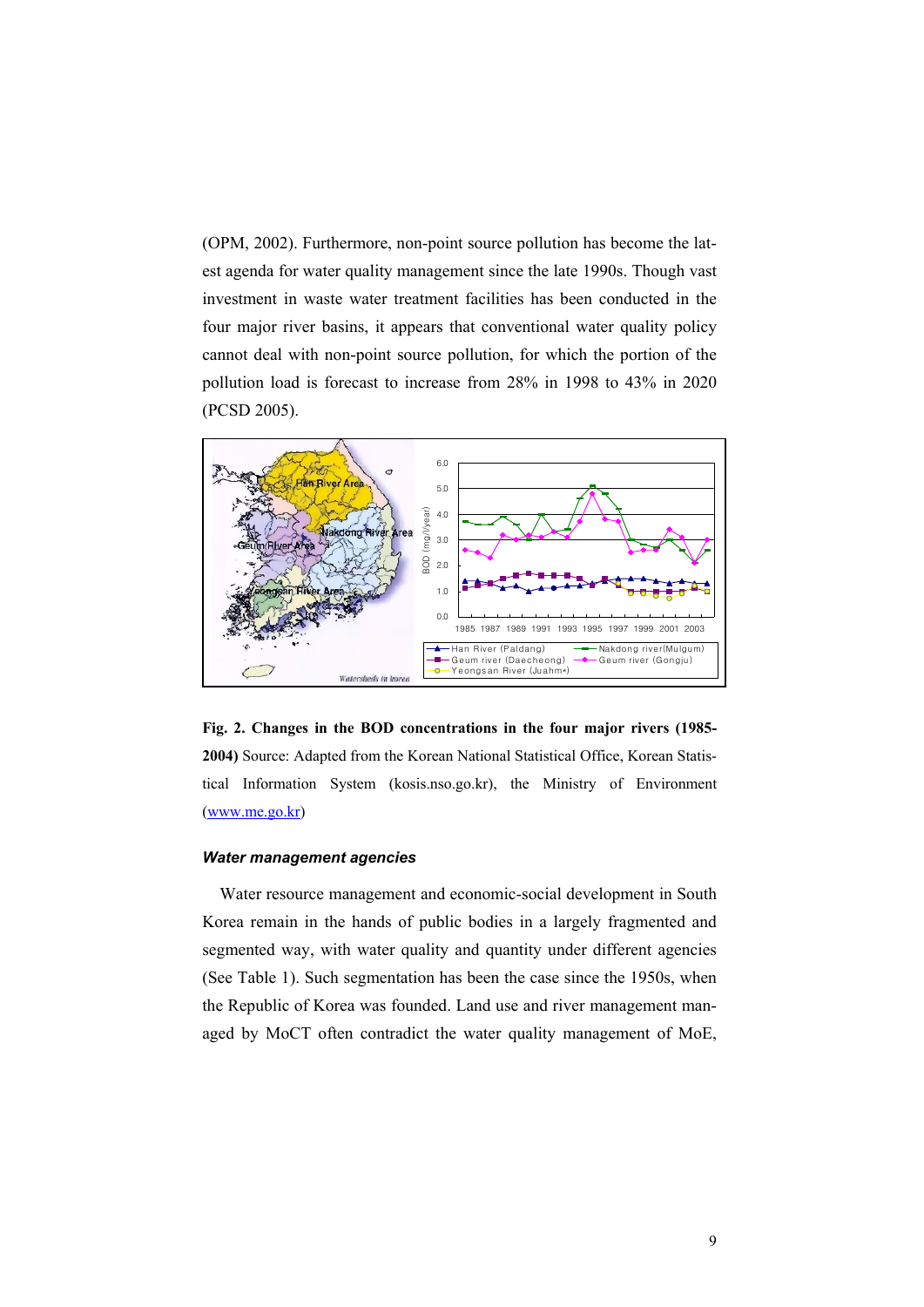which has been heavily criticised by environmental NGOs (PCSD 2005). The details of management structure and challenges along with the evolution of water quality policy will be analysed in the next section.

|                                                | Policy/plan                          | Main management targets            |  |
|------------------------------------------------|--------------------------------------|------------------------------------|--|
| MoE                                            | Water quality conservation Plan      | Drinking water and sources         |  |
|                                                | Green Vision                         |                                    |  |
| MoCT                                           | National Water Resource Plan         | Rivers & Flood control             |  |
|                                                |                                      | Public surface water and reservoir |  |
|                                                |                                      | Ground water (quantity)            |  |
| MoAF                                           | Agricultural and fishery water usage |                                    |  |
| MoCIE                                          | Rural development plan               |                                    |  |
| MoGAHA Protection from natural disaster<br>Spa |                                      |                                    |  |

Table 1. Fragmented roles of division in Korean governmental agencies\*

\* see Reference II: Abbreviations.

Source: Kim (S.H 2002), Watershed management in Korea, World Watershed Forum

## **3.2 Three stages of water quality policy change**

Before the evolution of water quality policy is analysed, the sociopolitical change in South Korea for the last two decades needs to be explained. In brief, the political landscape of South Korea can be characterised by three central aspects: Political democratisation in the late 1980s, the growth of civil society led by nationwide NGOs since the 1980s (see Armstrong 2002) and the adaptation of the local autonomy system in 1995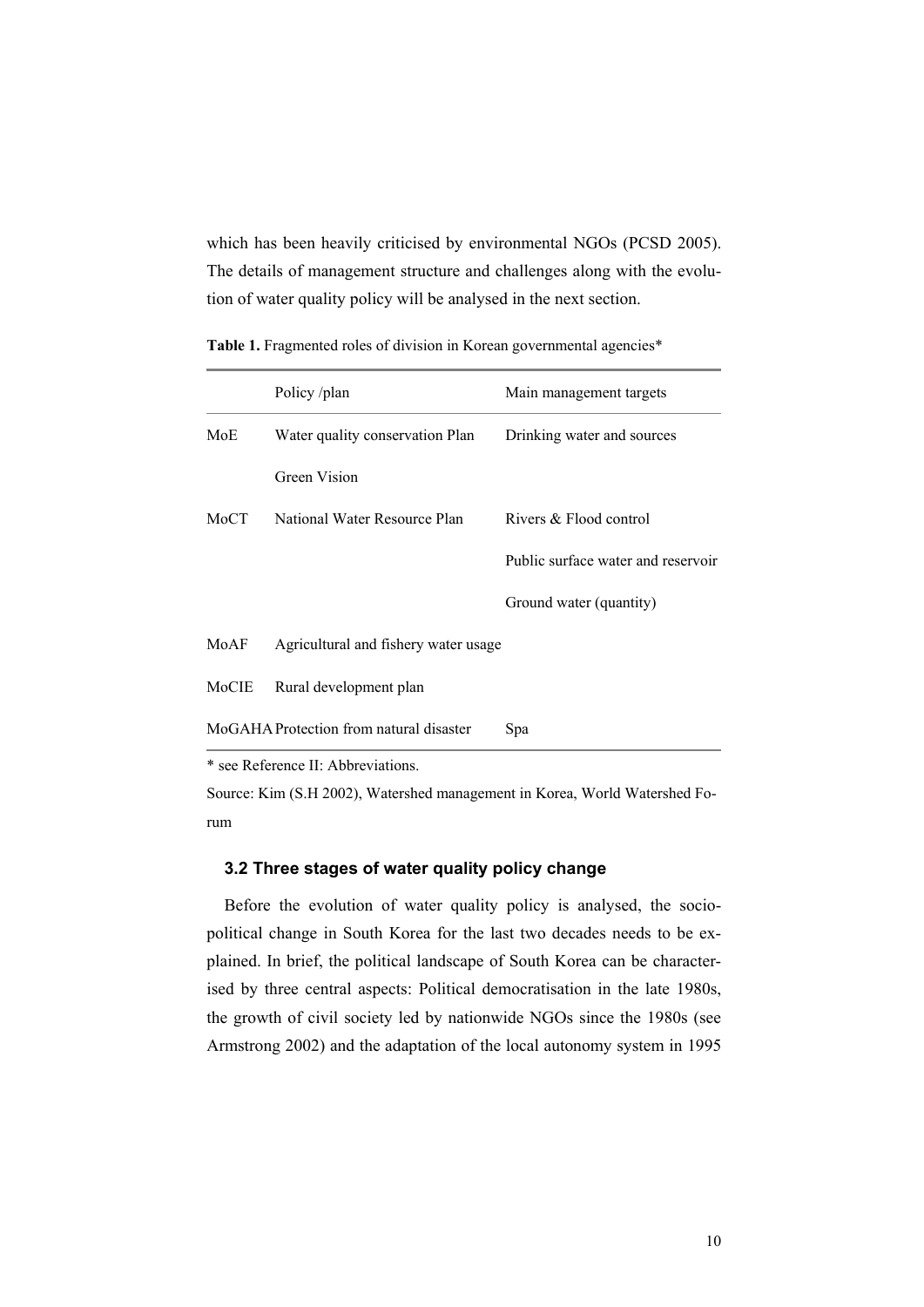(Choi and Park 2001), which has given a slight push towards the decentralisation of a traditional, centralised nation-state. In addition, the economic crisis of 1997-98 brought new liberal ideas to public service and government structures.

## *Command-and-control regulation of water quality control measures (1989 ~1994)*

After the shocking water pollution in the drinking water and the Nakdong River as a main water source in 1988 and 1989, the first ever nationwide policy measure for water quality protection, the Comprehensive Measure for Clean Water Provision, was announced in September 1989. The Environmental Agency, which set up the comprehensive plan, was upgraded to the Ministry of Environment (MoE) in 1990, a change which heralded the stricter regulation of water pollution and increased investment in treatment facilities. MoE expanded its capacity with increased financial support and transferred functions from MoCT and the Ministry of Health in 1994, although subsequently monitoring and local water service provision were handed down to local authorities<sup>4</sup>. An example of this was, when the Prime Minister Han Duck-soo announced the creation of the apex cross-ministry committee, the Water Policy Coordination Committee (WPCC hereafter), under his Office in order to stem the soaring public distrust of government because of the continuous water pollution accidents.

Accordingly, this stage of water quality policy in Korea can be called 'the era of water pollution accidents and reactive policy'. Koh (1995) finds

<u>.</u>

<sup>4</sup> The transfer of all enforcement duties in water quality management to local authorities was realised in 2002. However, Koh (2002) and OECD (2006: 17) point out that local capacity in water management needs to be improved with the support of central government.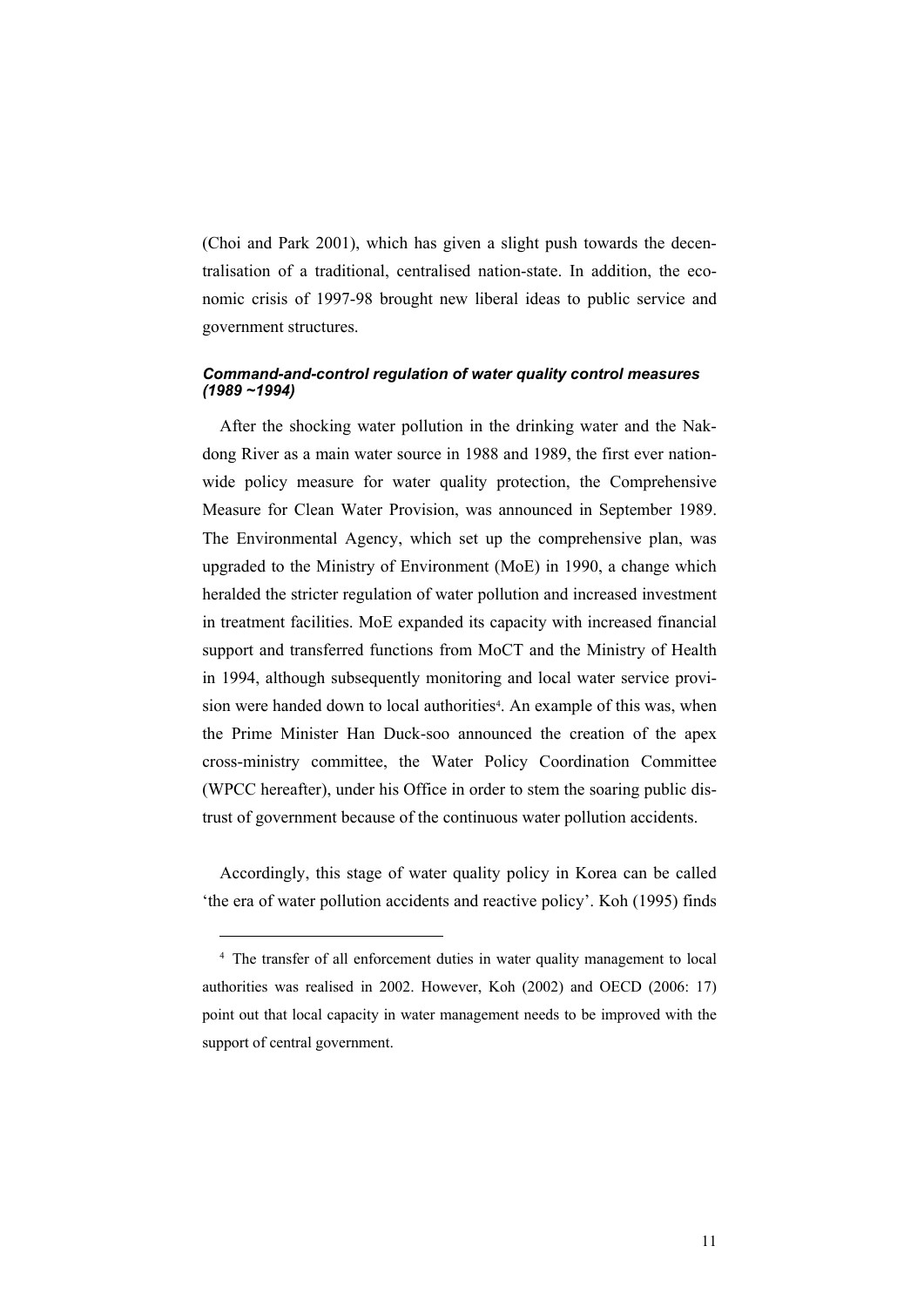that the key reason for water policy change in the late 1980s up to the early 1990s was a series of water pollution accidents rather than governmental initiatives. She criticises the package of water quality control plans at that time as myopic, prescriptive and based on the lack of transformative perspectives in central government agencies such as MoE. Given that MoE was a young and relatively small agency, it was not strong enough to negotiate and compete against the traditionally strong initiatives of resource development launched by MoCT. For example, while MoE set up the water quality standard, stricter discharge standards and expanded land use regulation in the water source protection areas, MoCT applied the deregulation of zoning policy in 1993, which contradicted the precautionary regulation on pollution control in the water source areas.

Despite the limited capacity of water quality management and conventional segmentation problem, Korean water quality policy became dramatically progressive during the 1990s, as did the compressed and rapid economic growth of the nation over the last three decades. Central government agency-dominated, end-of-pipe regulation and limited devolution to local authorities adopted the basin-specific policy in the mid 1990s in order to deal with chronic water pollution in the major water sources, the four large river basins.

#### *The place-based management in four major river basins (1995~2005)*

The 2<sup>nd</sup> stage of water quality policy in Korea started in 1995, when the President announced the long-term environmental goals and strategic plan, Green Vision 21. Organised by the apex state body, the Comprehensive Measure for Water Management (CMWM hereafter), announced in 1995 and legalised in 1998, adopted a more participatory and river basin-based decision making with increased financial support. The measure involves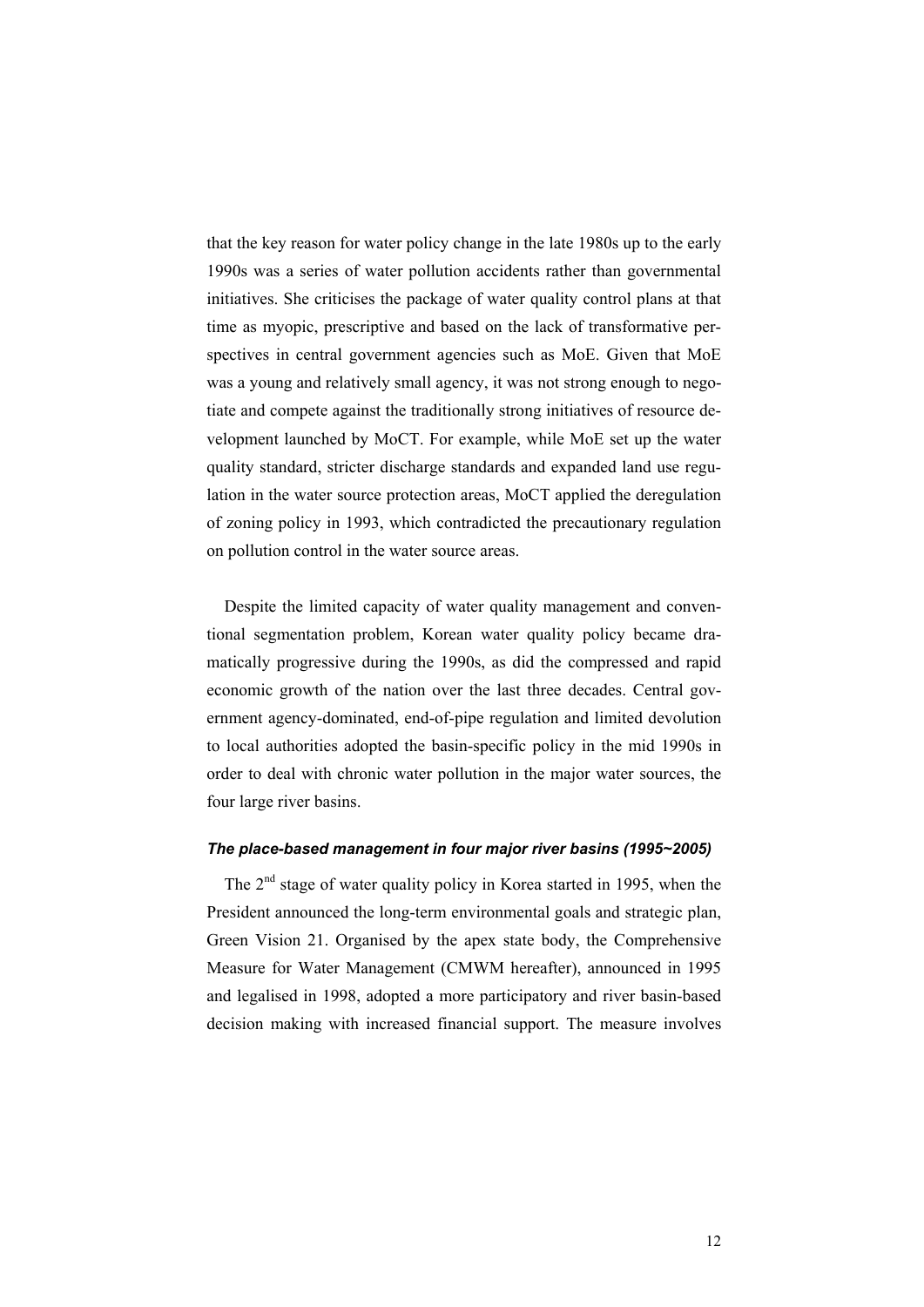precautionary policy tools such as riparian buffer zones, purchasing protected land, a total load management scheme of introducing a local pollution allowance balancing the development impact and increased investment in water treatment and pipe management (See Table 2).

#### **Table 2. Key features of CMWM (1996~2005)**

- Reshaping of Watershed Management Organization, River basin-oriented insti-

tutions

- Total Pollution Load Management System: voluntary in the Han River, com-

pulsory in the three other major rivers

- Water Use Charges paid by consumers of water provision in the downstream

areas, Watershed Management Funds

- Designation of Riparian Buffer Zones

- Purchase of land near drinking water source

However, the measure was criticised by experts and environmental NGOs since the main policy tools centred on water quality issues and compensation for the regulation in the upstream regions, which was less than the demands for more radical measures, e.g. introducing integrated management to address segmentation of water organisations (See Lee et. al. 2005). MoE made claims for the policy characterising it as a "newly adopted integrated river basin management" based on the public consultation process before the legislative process such as more than 420 open forums and public hearings from 1998 to 2002. However, this participatory policy making process did not lead to the innovative institutional change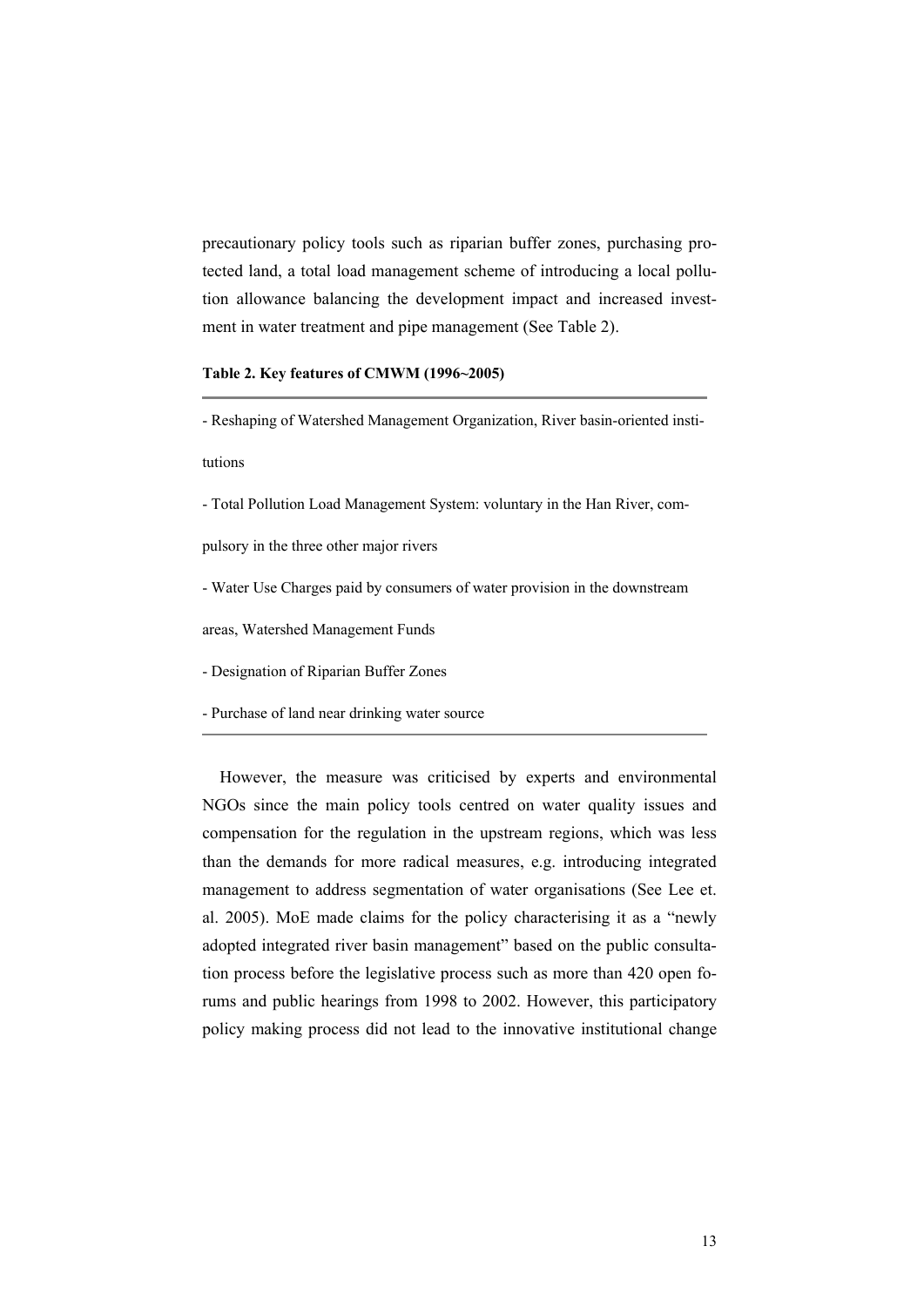needed and the only change of water institutional arrangements was the newly organised river basin management committees. Moreover, the fragmentation of river management among national agencies and local authorities persists and the coordination within each committee, which on average only meets once a year remains rhetorical. Despite the radical application of public participation in the policy making process, governance structure did not forward more collaborative governance and remains at the limited coordination level.

Notably, the beginning of the new century has seen mixed outcomes of the water policy reform package that has been introduced since the mid 1990s: strong legislation in all four major river basins had completed by 2002 coexists with the continuation of chronic water quality degradation problems. For example, the first special measure in the Han River basin was to raise water quality to the first degree of water source standard. However, the persistent degradation of water quality has meant the Han river has remained in the  $2<sup>nd</sup>$  degree (Lee et al. 2005). In the mean time, MoE, by creating the Watershed Policy Division<sup>5</sup> in 2003, paved the way to reinforce the top-down watershed-based management of CMWM. Even though this division published the idea of watershed community and has financially supported the voluntary groups at the community and sub-basin levels, it is considered as more centralised governance because the official institutional arrangements have been stable in the form of rhetorical basin committee within fragmented water management.

l

<sup>&</sup>lt;sup>5</sup> The watershed policy division started to gather scattered functions of basin management under the priority of drinking water provision, inside MoE, then, it drafted the recent long-term plan for Water Environment Management in 2006.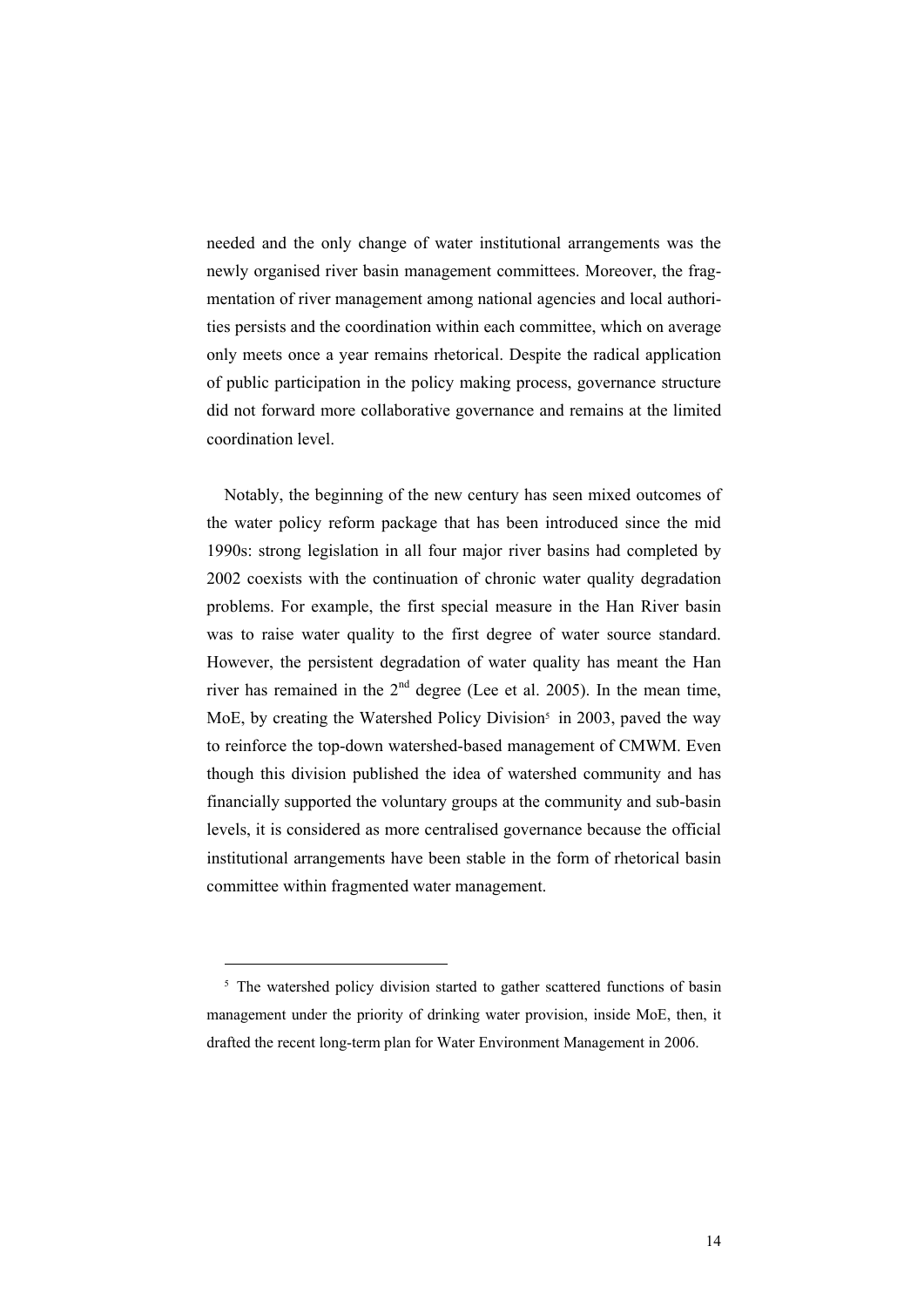Consequently, a new way of public involvement has turned out to be marginalised because co-operative water management cannot be planted into the hierarchical and largely symbolic operation of newly established river basin committees. While these state-led prescriptions muddled through opposition from residential groups and interstate partners, new forms of cooperative initiatives, government-nongovernmental organisation partnerships became noticeable over the urban, sub-basin levels in the late 1990s, as they had done in Europe and the US since the 1980s. For example, the Daepo Stream case is regarded as proof of participatory governance in South Korea. It is the first symbolic case of voluntary agreement over water conservation by community group (Jeong and Koh 2002; Park SJ 2005). Arguably, this voluntary regulation experience remains an isolated success as the second negotiation attempt by MoE over stricter regulation in the Paldang Lake has been on-going for more than 5 years thus far. Not surprisingly, the contrasting outcomes of recent community participation shows that often, the reality is quite different from what it is branded by the government agency in charge, as Freeman (1997) points out. Therefore, as yet collaborative governance can not really be said to have started in South Korea as it has been claimed, moreover, the delay of innovative governance is related to the path dependence from the process of centralised water policy reform. The new style of collaborative governance hasn't been rooted in South Korea yet: water quantity and quality are managed separately at the national level, while voluntary water partnerships remain islands of new experiments.

2004 and 2005 saw the interesting end of the  $2<sup>nd</sup>$  stage in the Korean water quality policy process. In 2004, the new president, Mr. Roh chose sustainable water management as one of the 100 current national agendas to address during his office. Re-structuring water management at the highest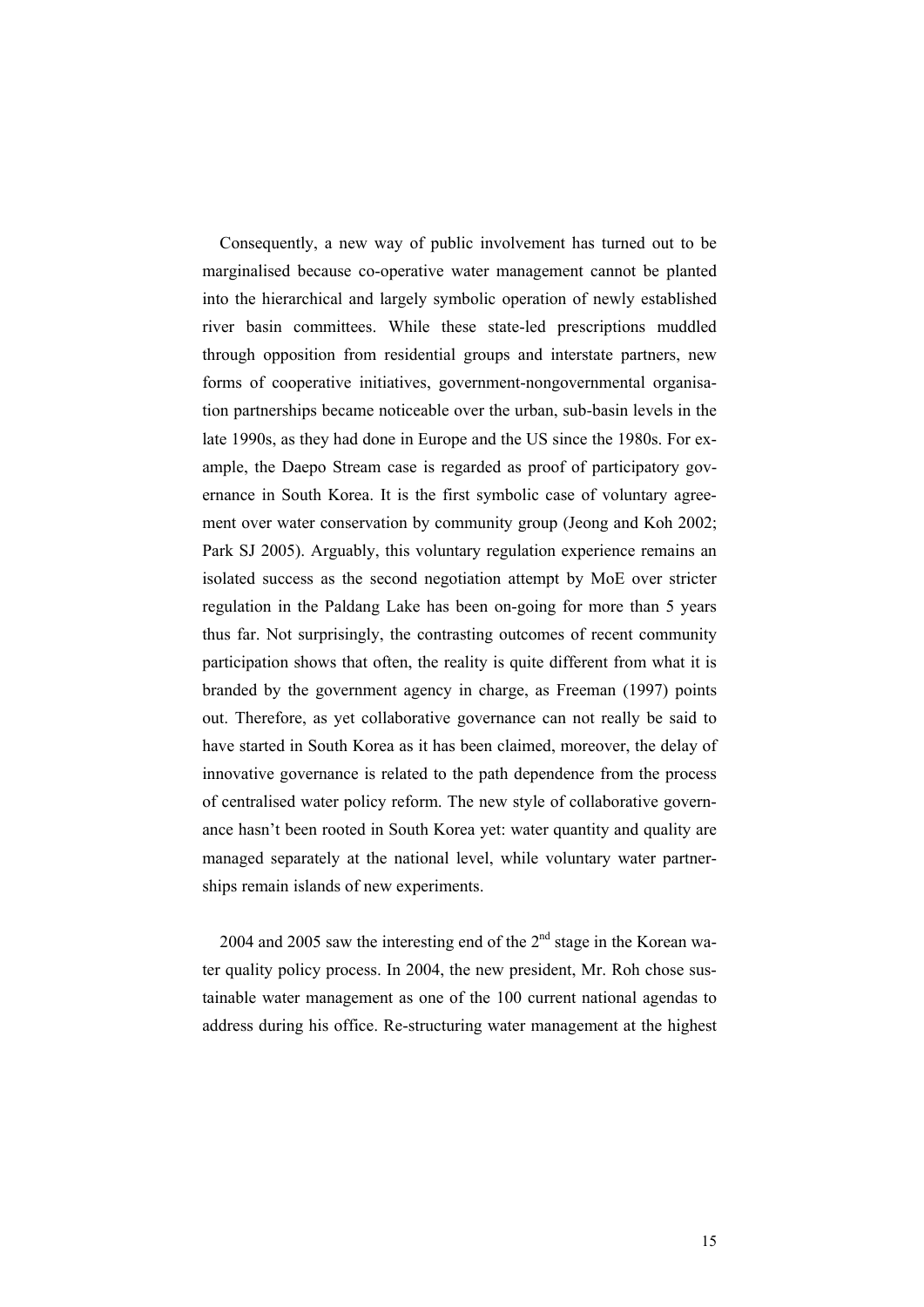level of government was the outcome of constant debate among government agencies, water experts and NGOs, led by PCSD since its creation in 20016. The powerful PCSD managed to build up consensus of stakeholder groups and put forward the agreed outcome through discussions with coordination committees under the PMO during a period of nearly two years research. Another impressive experiment in 2004~2005 was the National Water Resource Plan Update, which organised experts and various groups of stakeholders at the national, local and community levels. The radical reform was recommended by PCSD and conducted by MoCT, which is in contrast to the less transformative and centralised CMWM. It was a radical social learning process for MoCT to become adaptive in order to address uncertainty of water demand and supply forecast through more open consultation and co-management process after the cancellation of the Youngwol Dam project due to strong environmental concern.

In 2005, PCSD recommended that the President set up the integrated water management plan and its respective legislation, the Water Act, to solve the segmented water management structure among government agencies, in particular, MoE and MoCT. Three scenarios were prepared because it was too controversial and uncertain to select one idea7: a water coordination committee under PMO - similar to WPCC-, the amalgamation of MoE and the water-related organisations in MoCT and the Water Management Committee, a powerful apex committee with planning function under PMO (PCSD 2005). In the meantime, WPCC was closed down in 2005 during the rationalisation of cross-government committees. Al-

l

<sup>6</sup> Major works by PCSD involve an 'Improvement plan of a long-term water resource plan (March 2001)' and 'Public hearing to improve a sustainable water management system (April 2003)'.

<sup>7</sup> One of the authors was a member of the expert group to conduct the research.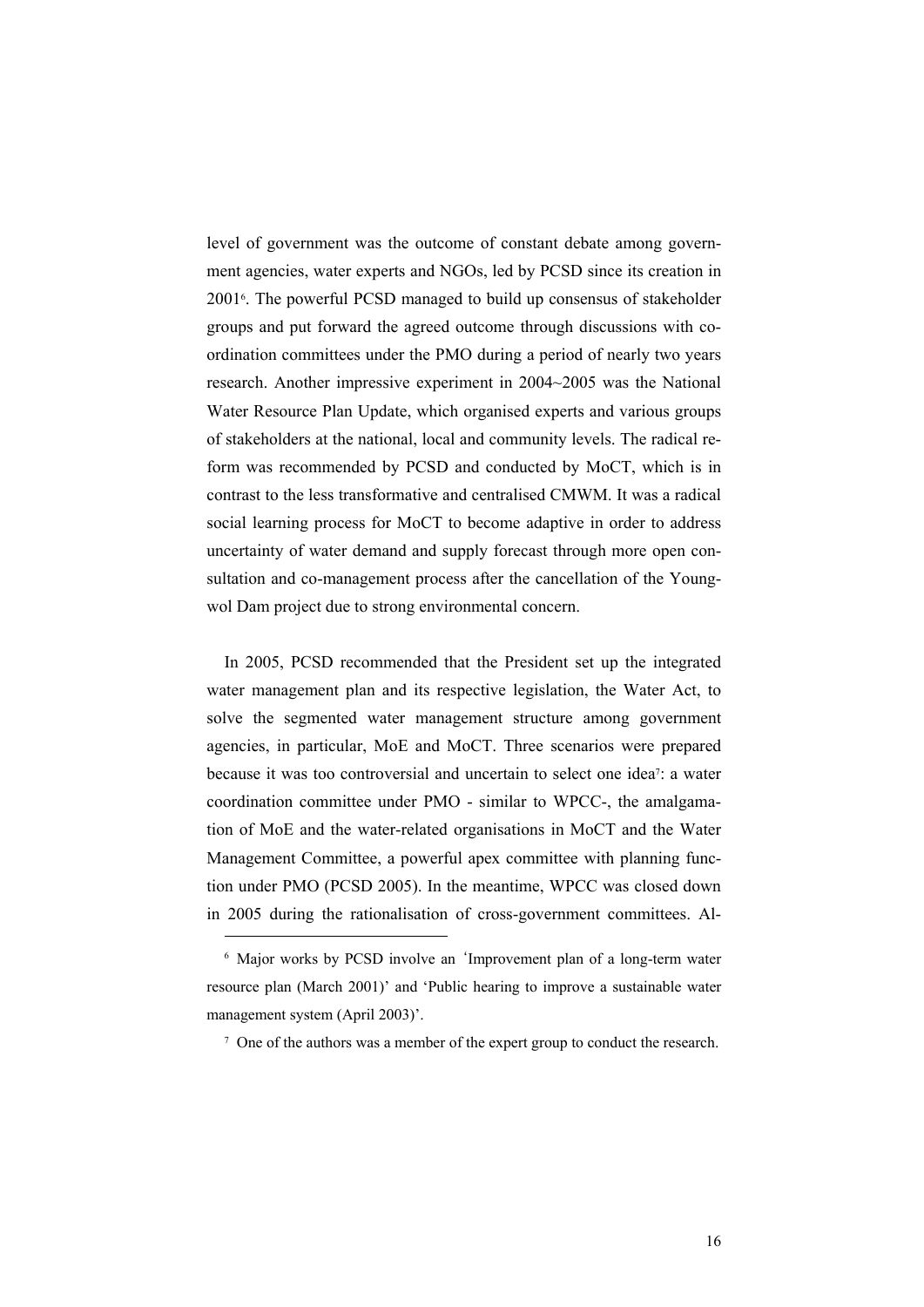though this apex committee had been the face of place-based measures in the four river basins since 1995, water experts and the media had constantly been suspicious of WPCC and the sub-working group had not been capable of co-ordinating the conflicting interests of governmental agencies, in particular, since WPCC failed to solve the conflicts between the development and conservation of the Saemangeum sea marsh in 2001 (Hankook Ilbo, 20/10/2005). Finally, the President and cabinet members decided to set up the Water Management Committee and to enact the Water Act with a co-operative draft proposal of MoE and MoCT in October 2005. The most recent stage of water quality policy has moved on to stage 3 after the President's active intervention in 2005.

## *Water Bill Legislation and Eco-conservation (2006 ~): progress or regression?*

The most recent stage of Korean water quality policy has just started and is clearly on on-going process. The reason the authors regard 2006 as a watershed year, which could usher in a new era for water quality policy, is based on two rather contrasting institutional developments and the end of the 2<sup>nd</sup> stage as Special Measures in the major four rivers finished in 2005.

Firstly, legislation of the Water Act is underway: the MoE and MoCT submitted the Bill to the Ministry of Government Legislation (MoLEG) in 2006. The Water Bill is at the stage of 'Public notice concerning legislation' after the public consultation process. It is soon to be handed over to the Parliament for actual enactment. The realisation of long-expected integrated water resource management is historical because of the Water Bill itself, as well as the close co-ordination between two rival agencies. As the legislation process hasn't been completed, it is not yet possible to declare the better co-ordination an evolving aspect of Korean water governance. If the Water Act and its legislation process will proceed as planned, central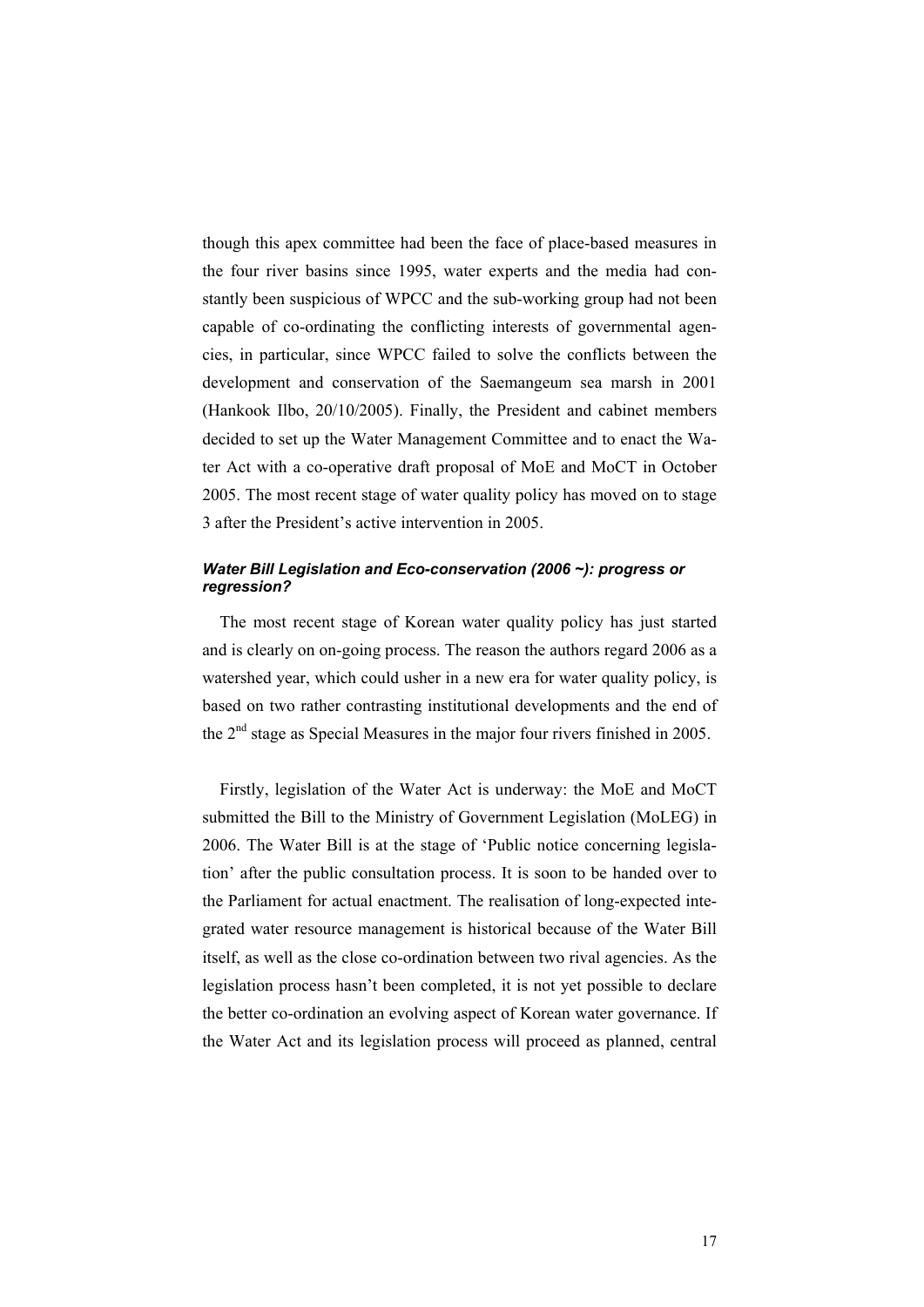government has to show a clear but integrated plan to develop multi-level water governance, which is not created and running by different directions of fragmented organisations. However, the further study needs to follow up this on-going evolution of water institutions.

Secondly, MoE set up the new long-term plan on water quality, the Water Environment Management Plan (2006~15). The plan differentiates itself from the previous water quality management plans by including ecological improvement as a goal of the plan and stressing non-point source control, in order to deal with chronic ambient water quality problems in the rivers and the lakes. In addition, the plan includes water demand management, so the Watershed Policy division created in 2003, led the focus of water quality policy in MoE from drinking water and water source by 2005, to the literally comprehensive plan of wise consumption and the conservation of interconnected water systems from nature to end users. In a positive sense, it appears that the plan and the active involvement of watershed division within MoE have finally realised the MoE's own claims of integrated river basin management since 1995. However, the direction toward integrated management within the boundary of MoE is to be limited. In particular, the long-term plan of water quality goals without a clear vision of collaborative management with community and local participants, arguably, puts MoE backwards from the information sharing level of public participation during the  $2<sup>nd</sup>$  stage.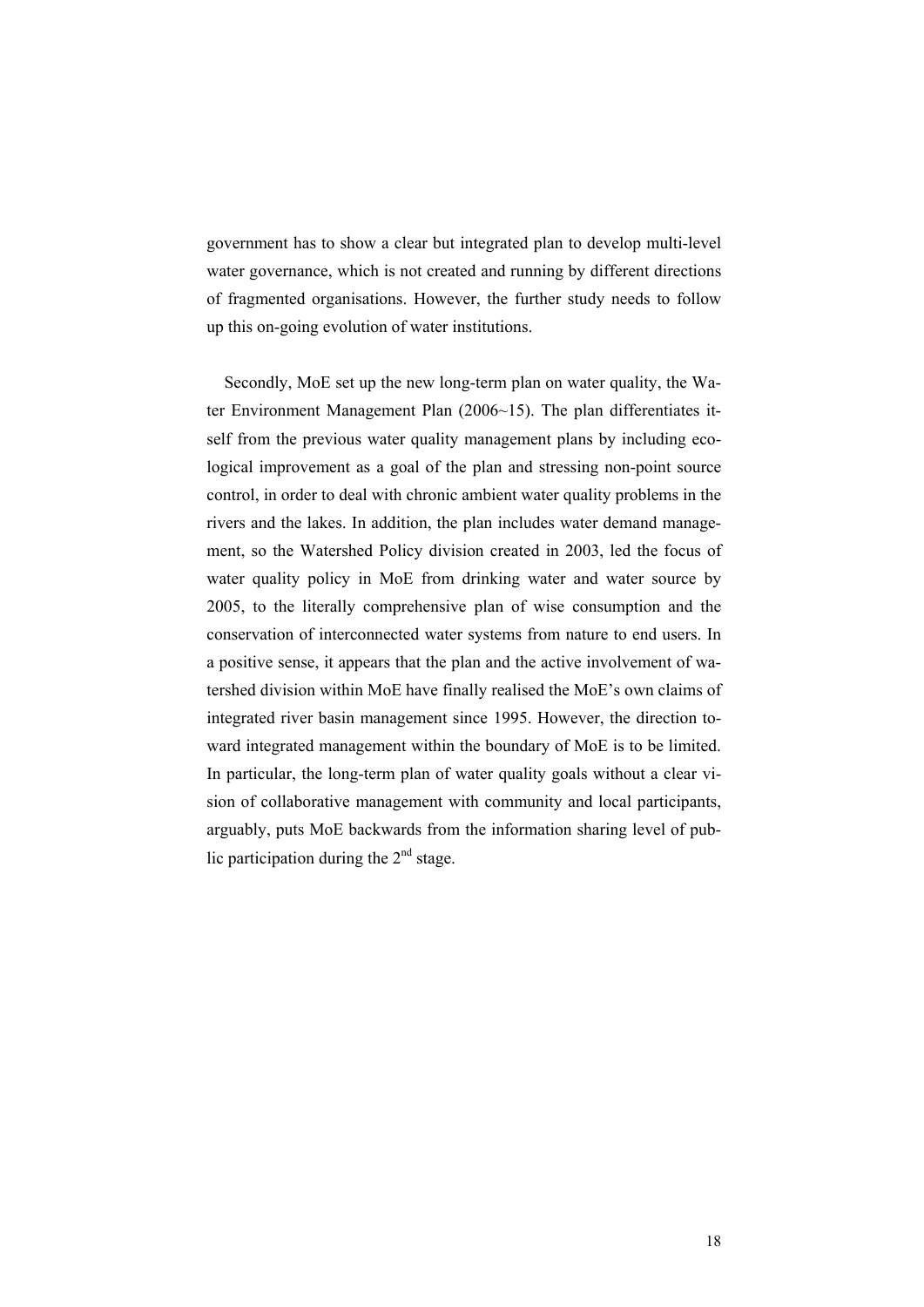

**Fig. 3. Water quality policy & Governance style change in South Korea**

Figure 3 summarises the dynamics and continuity of water quality policy in South Korea. The first generation of water quality policy, i.e. command and control, strong regulation of water treatment and land use coexists with the second institutional design based on the four large river basins. The focus of water quality policy for drinking water provision remains the strongest rationale for MoE, however, the third generation of policy in MoE and the Water Act legislation shows a more comprehensive improvement in water governance in South Korea. In the meantime, collaborative governance has started to gain its niche outside the boundary of the MoE's operations: temporary participatory planning of National Water Resource Plan Update (2004~5); voluntary emergence of sub-basin water partnerships between local governments and NGOs. As the OECD (2006) recommends more active reform in governance structures by adopting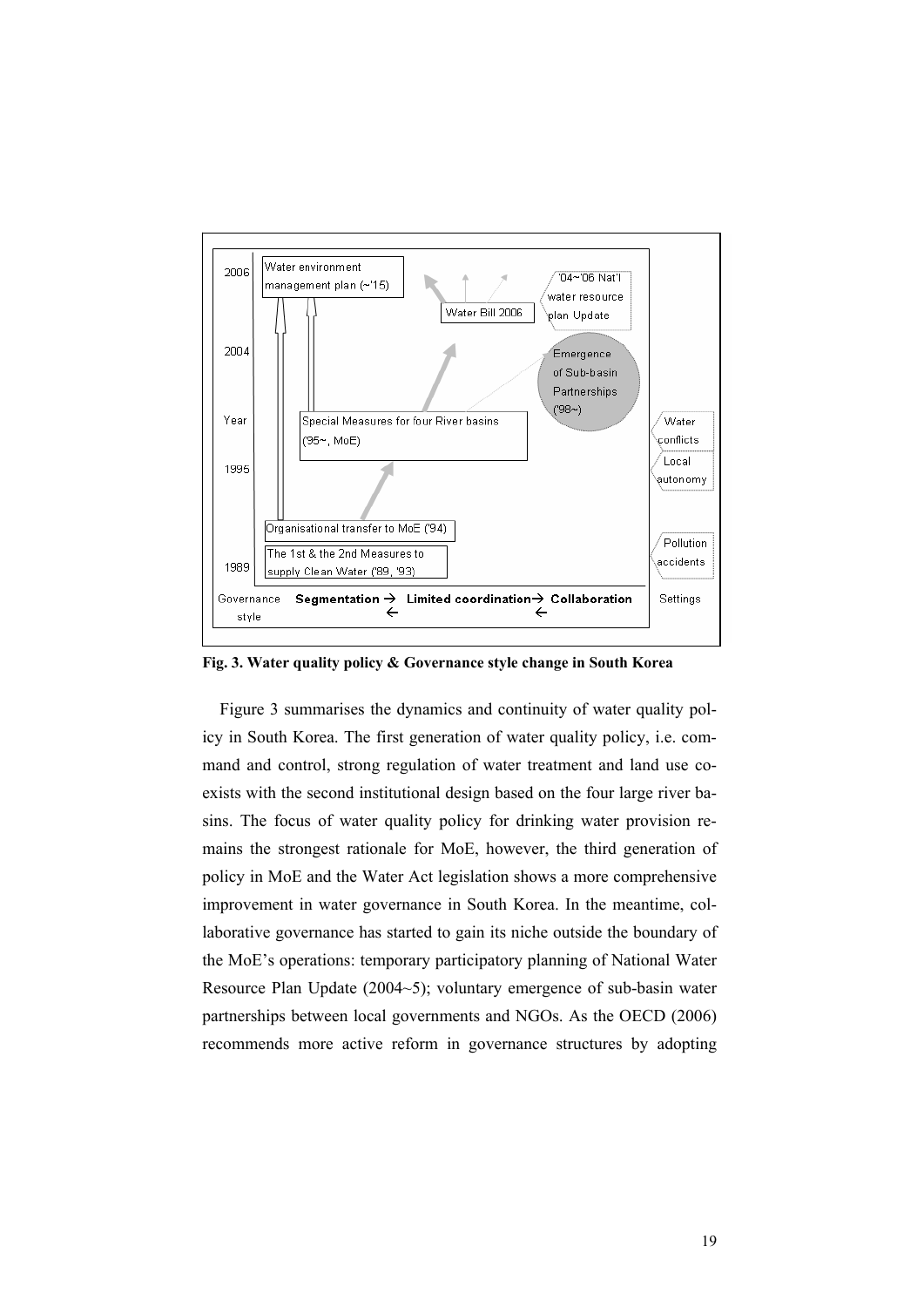IWRM principles, and now the strong inertia of state-controlled water management in South Korea that has survived for the last two decades will have to answer the international pressure as well as the bottom-up experience of co-managements in the future.

## **4. Conclusion**

In the beginning, we argue that the process of policy change is the interrelated movement among policy reform ideas and policy entrepreneurs' involvement within institutional settings. The stage-based institutional analysis explains the South Korean water policy process as a set of incremental change stages. It divides Korean water policy evolution into three periods of institutional change and continuation: command-and-control regulation under the water quality control measures, participatory and place-based management in four major river basins and, finally, integrated ecological water management. Despite its explanatory power, the rational institutionalism is less capable of addressing the rationale for policy change and its bounded rationality. In this sense, the evolution of normative reform ideas, in particular, in governance style, is adopted to reexamine the incremental water policy change.

Based on the lenses of shift in governance style from segmented management to collaborative governance, the national government and its central agencies are believed to be the major players in enabling and accommodating continuous reforms thus far, which includes the new approach of collaborative governance. According to the case analysis in this paper, Korean water quality policy at the national level has been expanded and evolved from sanitation treatment and supply-oriented development by fragmented national agencies to ecological river management planning.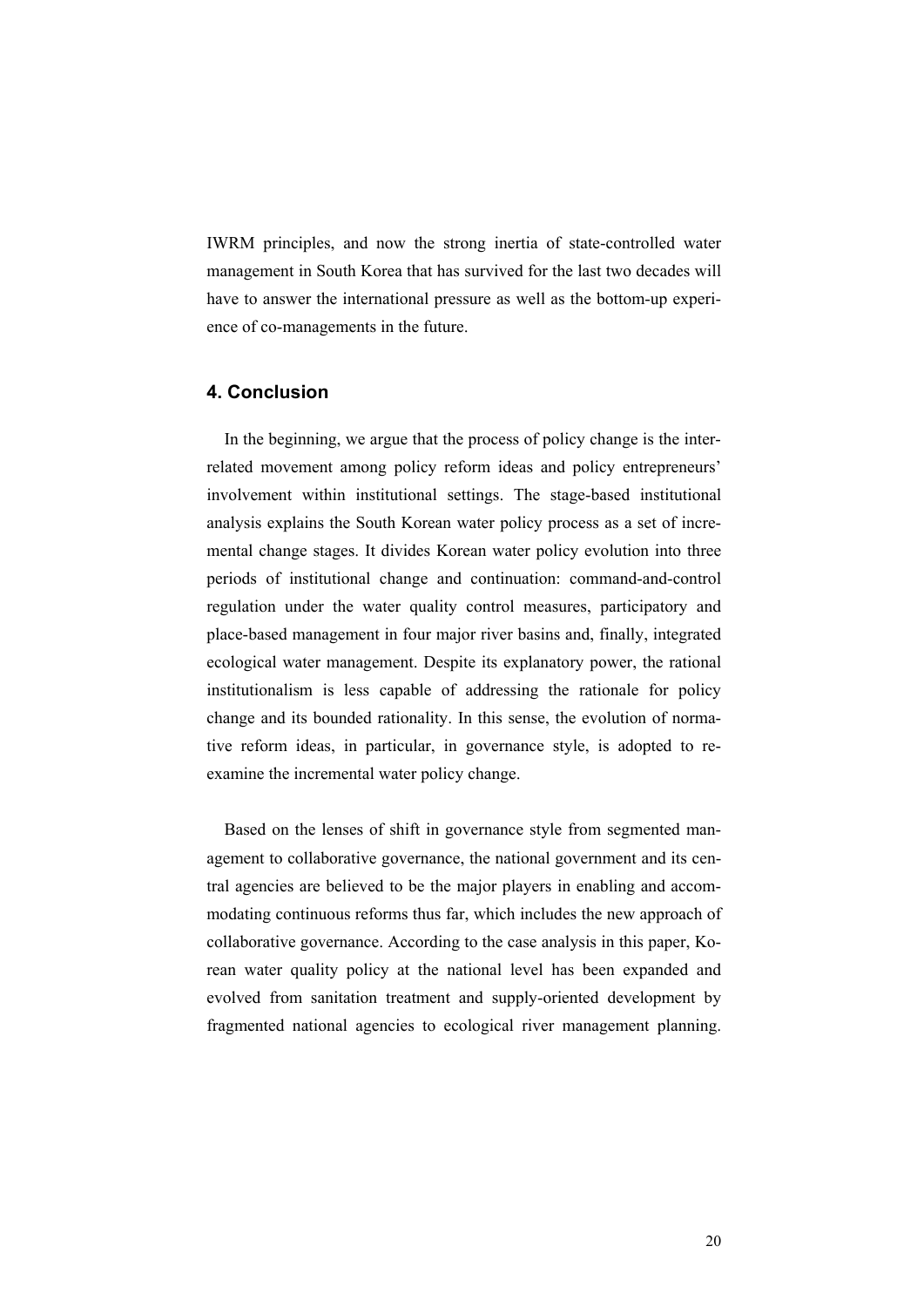Not only problem malignancy but also calls for governance reform have acted to push the centralised regulation focused policy into more participatory governance. MoE is the main policy entrepreneur in water quality management. Though MoE has played a major role to shift the traditional way of top-down and elite decision making to a more 'plural model of public policy making' (McLaughlin and Osborne 2000: 325), water policy reform led by MoE has been a rather an eclectic combination of contested new and old policy instruments, which have failed to tackle the fundamental problems. Therefore, we found that problematic water governance structure has been survived through three stages of policy reform process.

In conclusion, this study shows strong national government initiatives on water quality face the intrinsic problems of a centrally driven process of water reform in South Korea. Adopting new policy tools and ideas without building up formal and informal institutions of collaborative governance has led to the limited and selective operation of innovation for better water management. Additionally, the recent popularity of hybrid governance organisations such as water partnerships at a local level can even weaken the pre-existing drawbacks of centrally driven water reform.

## **References**

- Armstrong CK (2002) Korean society: civil society, democracy, and the state. London; New York, Rutledge.
- Bressers H, O'Toole Jr, Laurence J, Jeremy R (1994). Networks and Water Policy: Conclusions and Implications for Research. Environmental politics 3(4): 197- 217.
- Carney D, Farrington J (1998). Natural resource management and institutional change. New York, Routledge.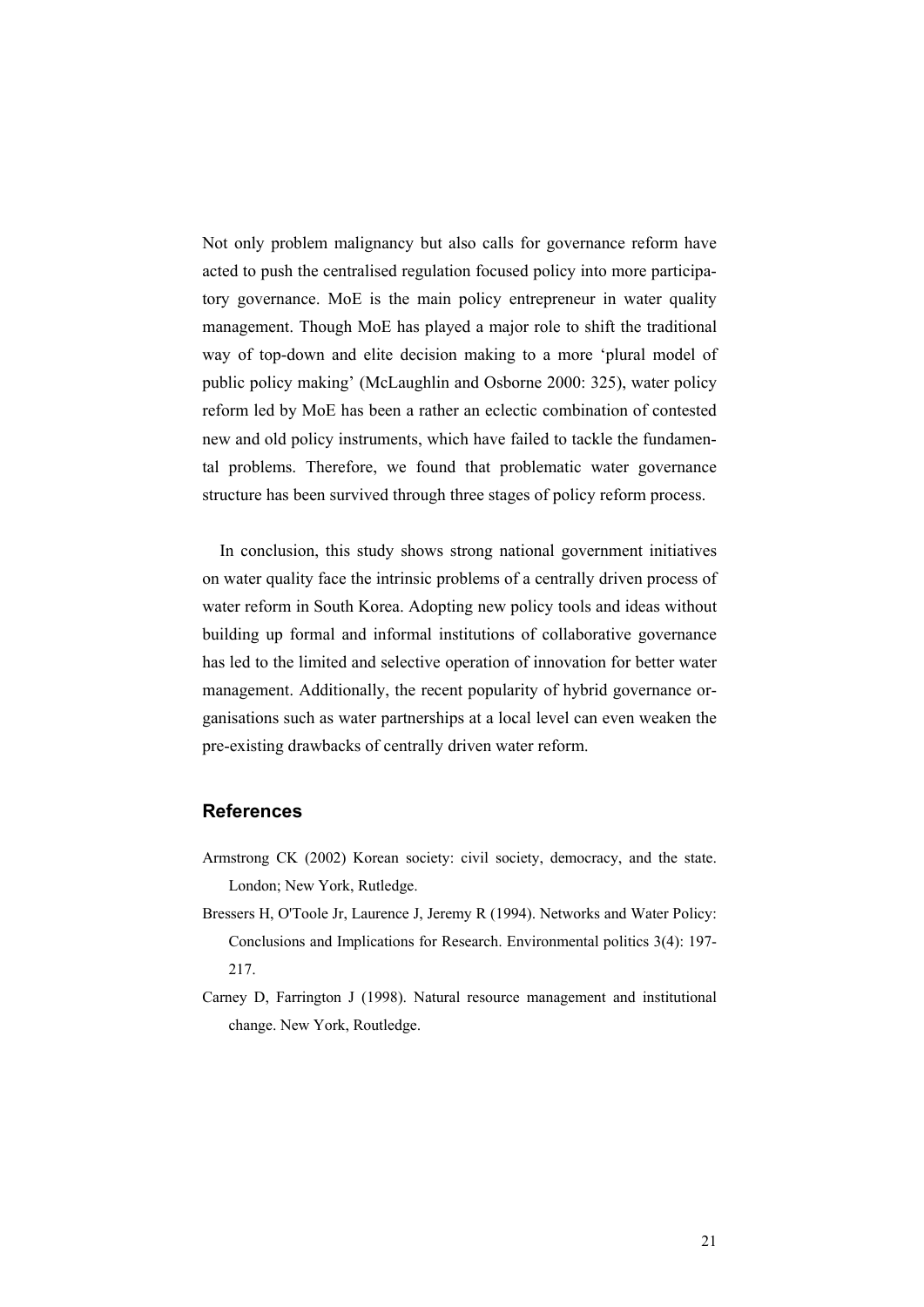- Choi DJ, Park H (2001). Analysis of water privatization scenarios in Korea with multi-criteria decision-making techniques. Journal of Water Supply Research and Technology AQUA. 50(6): 335-352.
- Han MY (2000) Rain Harvest Measures as an Alternative source for water supply (in Korean), Korean Society of Water and Wastewater, Seoul, Jrl of Water and Wastewater, 14 (3), pp. 207-210.
- Heikkila T and Gerlak AK (2005). the Formation of Large-scale Collaborative Resource Management Institutions: Clarifying the Roles of Stakeholders, Science, and Institutions. Policy Studies Journal 33(4): 583-612.
- Jeong HS and Koh JK (2002), A Community-based Approaches for the Environmental Policy in Korea -Focusing on the Water Quality Improvement Movement of Daepo-chon Residents, Jrl of Environmental Policy, 1(1), pp. 49-75.
- Jønch-Clausen, T (2004). Integrated Water Resources Management (IWRM) and Water Efficiency Plans by 2005, Why, What and How?, Sweden, Global Water Partnership.
- Kim SH (2002), Watershed management in Korea (Hangookeui Yuyeok Bojeon Hyunwhanggwa Gwaje in Korean), World Watershed Forum
- Kim SH (2002). Watershed management in Korea (Hangookeui Yuyeok Bojeon Hyunwhanggwa Gwaje in Korean). World Watershed Forum.
- Koh JK (1995). A Study on Environmental Policy-making Process in Korea Focusing on the Tap Water Pollution Incidents and Policy Change (in Korean). Master Dissertation, Seoul National University.
- Koh JK (2002). Government Failure in Water Resources Management Policy, Ph.D thesis, Seoul National University.
- Koh JK, Kim KU, Lee MH (2005). The gap between theory and practice of consensus building in South Korea: the case of the Hantan river dam in World Water Week, Stockholm, Sweden: Stockholm International Water Institute.
- Lee MH (2003), Modernisation and Water in South Korea, Presented at the Seminar series of Academy of Democratic Society and Policy, Sangji University.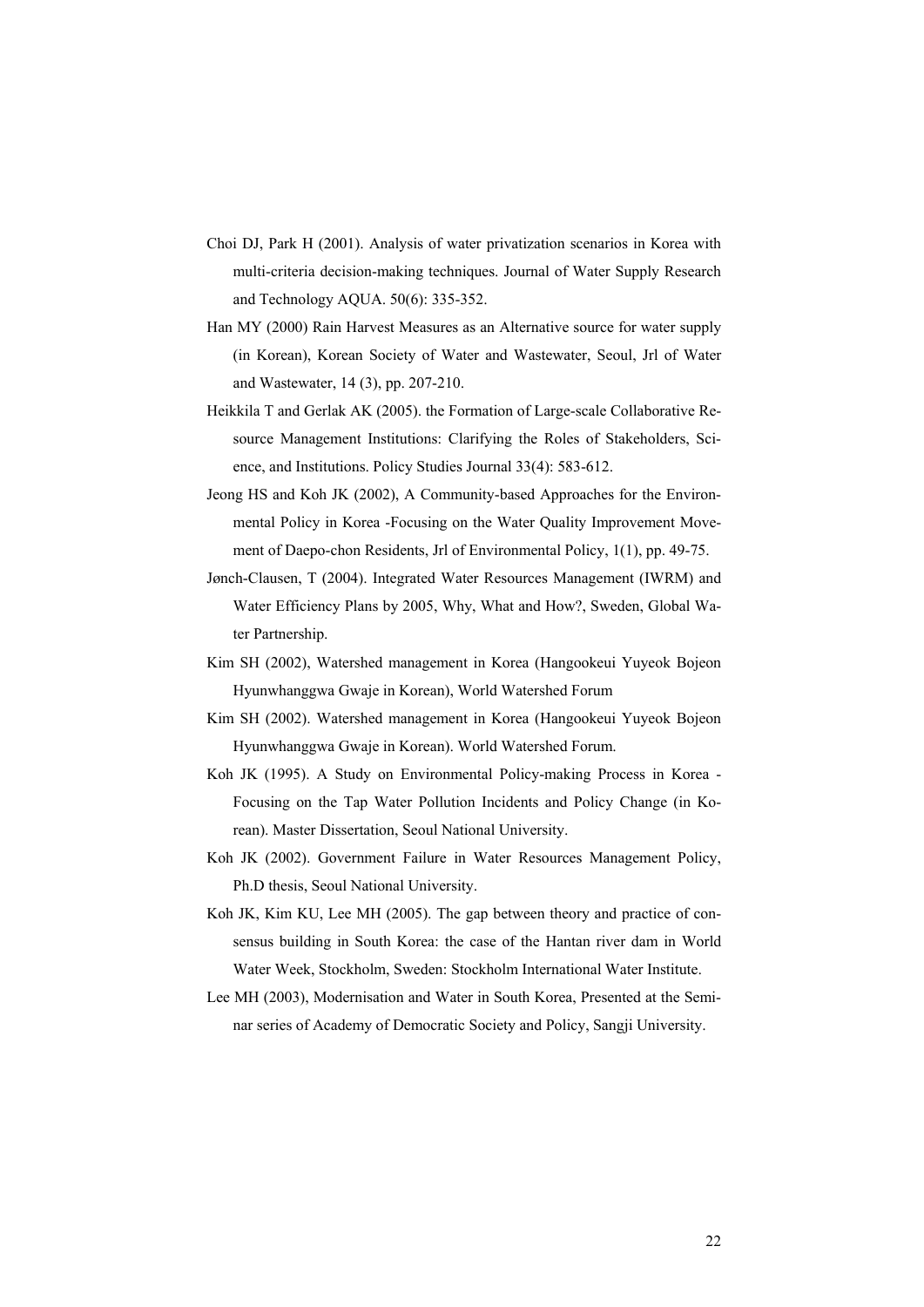- Lee MH, Koh JK and Kim KU (2005). Comparative Study of River Basin Management System: Case Study of the Potomac River and the Han River. Korean Policy Studies Review 14(3): 231-258.
- McLaughlin K and Osborne SP (2000). A one-way stree or two-way traffic? Can public-private partnerships impact on the policy-making process? In: SP Osborne (Ed) Public private partnerships : theory and practice in international perspective. London; New York, Routledge: 324-335.
- Mody J (2004). Achieving accountability through decentralization: lessons for integrated river basin management. Washington DC, World Bank, Agriculture and Rural Development Dept.
- Office of Prime Minister (OPM) (2002). Water Management White Paper (in Korean). Kwacheon, OPM.
- Organisation for Economic Co-operation and Development (2006). OECD environmental performance reviews: Korea. Paris, OECD.
- Park SJ (2004). Water Policy in South Korea: Towards a New Paradigm, PhD thesis. Colorado State University.
- Park YS (2004). Dynamical Pattern Analysis on policy network: River basin policy making and legislation process in the Han River and the Nakdong River. Summer conference, Seoul, The Korean Association for Public Administration (KAPA).
- Pierre J (2000). Debating governance: authority, steering, and democracy. Oxford, Oxford University Press.
- Presidential Committee on Sustainable Development, Republic of Korea (2005), Sustainable water management policy, the 67<sup>th</sup> National Policy Agenda meeting at the Blue House, http://www.pcsd.go.kr/ accessed in Sept. 2007.
- Rees, JA (1998). Regulation and Private Participation in the Water and Sanitation Sector. Stockholm, Global Water Partnership/Swedish International Development Cooperation Agency.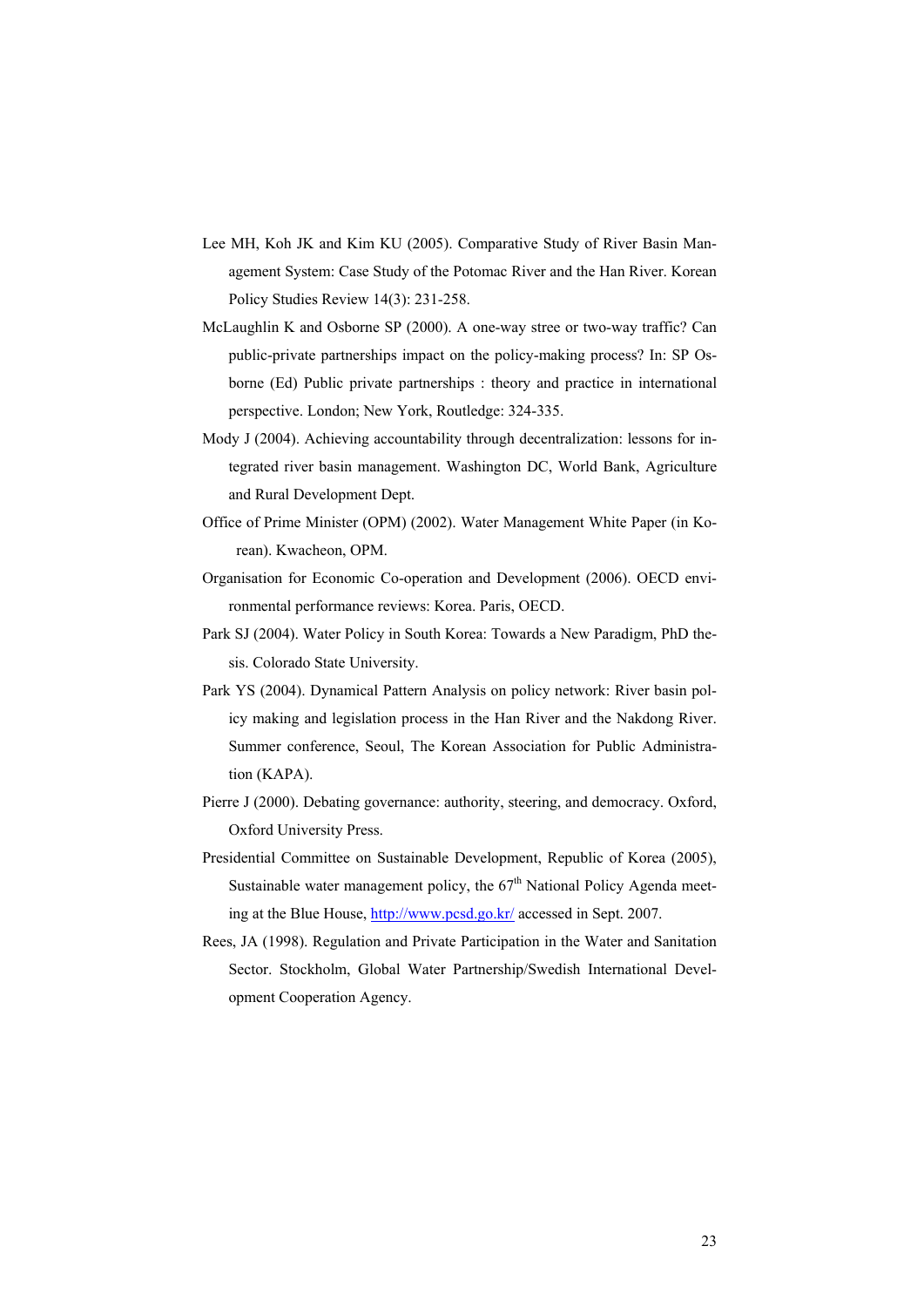- Sabatier P, Focht W, Lubell M, Trachtenberg Z, Vedlitz A, Matlock M (2005). Swimming upstream: collaborative approaches to watershed management. Cambridge, Mass., MIT Press.
- Saleth RM, Dinar A, World Bank. (2004). The institutional economics of water : a cross-country analysis of institutions and performance. Northhampton, MA, Edward Elgar.
- Seppala OT (2002). Effective water and sanitation policy reform implementation: need for systemic approach and stakeholder participation. Water Policy 4(4): 367-388.
- Shim SB and Lee HS (1996). Korean experience and challenges in water resource planning and management. In: W L Arriëns and Asian Development Bank (Eds).Towards effective water policy in the Asian and Pacific region, Vol.2, Country papers. [Manila], Asian Development Bank: 237-249.
- Winpenny JT (1994). Managing water as an economic resource. London; New York, Routledge.
- Korean National Statistical Office, Korean Statistical Information System, kosis.nso.go.kr

Ministry of Environment, Republic of Korea, www.me.go.kr World Bank, www.worldbank.org

Hankook Ilbo, news.hankooki.com

## **Reference II**

#### *- Abbreviations*

| MoE  | the Ministry of Environment                     |
|------|-------------------------------------------------|
| MoCT | the Ministry of Construction and Transportation |